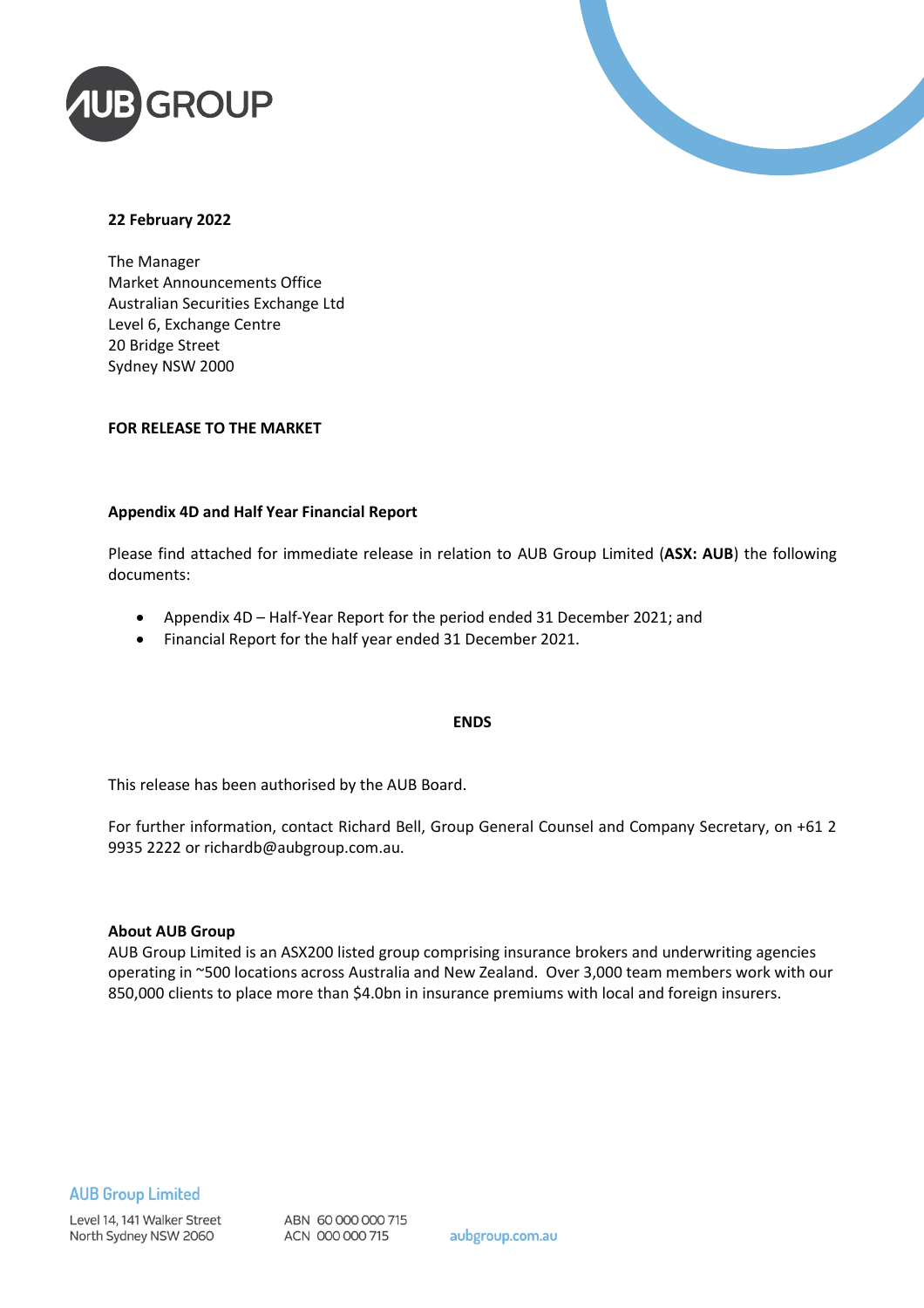

**AUB Group Limited** ABN 60 000 000 715 ASX Disclosure – Appendix 4D

#### **ASX DISCLOSURE – APPENDIX 4D Half-Year Report – 31 December 2021**

Under Listing Rule 4.2.A.3 of the Australian Stock Exchange Limited (the "ASX"), the following information must be given to the ASX. The information should be read in conjunction with the financial report for the year ending 31 December 2021.

#### **1. Reporting Period**

Current reporting period – six months ended 31 December 2021

Previous corresponding period – six months ended 31 December 2020

#### **2. Results for Announcement to the Market**

| 2.1 Revenue from ordinary activities <sup>1</sup>                                  | up | 4.1%     | to | \$′000<br>174.921 |
|------------------------------------------------------------------------------------|----|----------|----|-------------------|
| 2.2 a) Profit (loss) from ordinary activities after<br>tax attributable to members | up | 27.7% to |    | 29,684            |
| b) Total comprehensive income after tax<br>attributable to members                 | up | 29.5% to |    | 30,433            |
| 2.3 Net profit (loss) attributable to members                                      | up | 27.7% to |    | 29,684            |
| 2.4 Underlying NPAT <sup>2</sup>                                                   | up | 2.0%     | to | 30.621            |

2.5 Dividends

|                             | Amount Per   | Franking at 30% | <b>Franked Amount</b> |
|-----------------------------|--------------|-----------------|-----------------------|
|                             | Security     | tax rate        | Per Security          |
| Interim dividend determined | $17.0$ cents | 100%            | 17.0 cents            |

2.6 Record date for determining entitlement to the interim dividend Wednesday 2<sup>nd</sup> March 2022.

<sup>1</sup> Revenue from ordinary activities includes: Revenue, Other income, and Profits from Associates.

Underlying NPAT is the measure used by management and the Board to assess underlying business performance. Underlying NPAT excludes adjustments to carrying values of associates, profit on sale and deconsolidation of controlled entities, contingent consideration adjustments, impairment charges and amortization of intangibles. Underlying NPAT is non-IFRS financial information and as such has not been audited.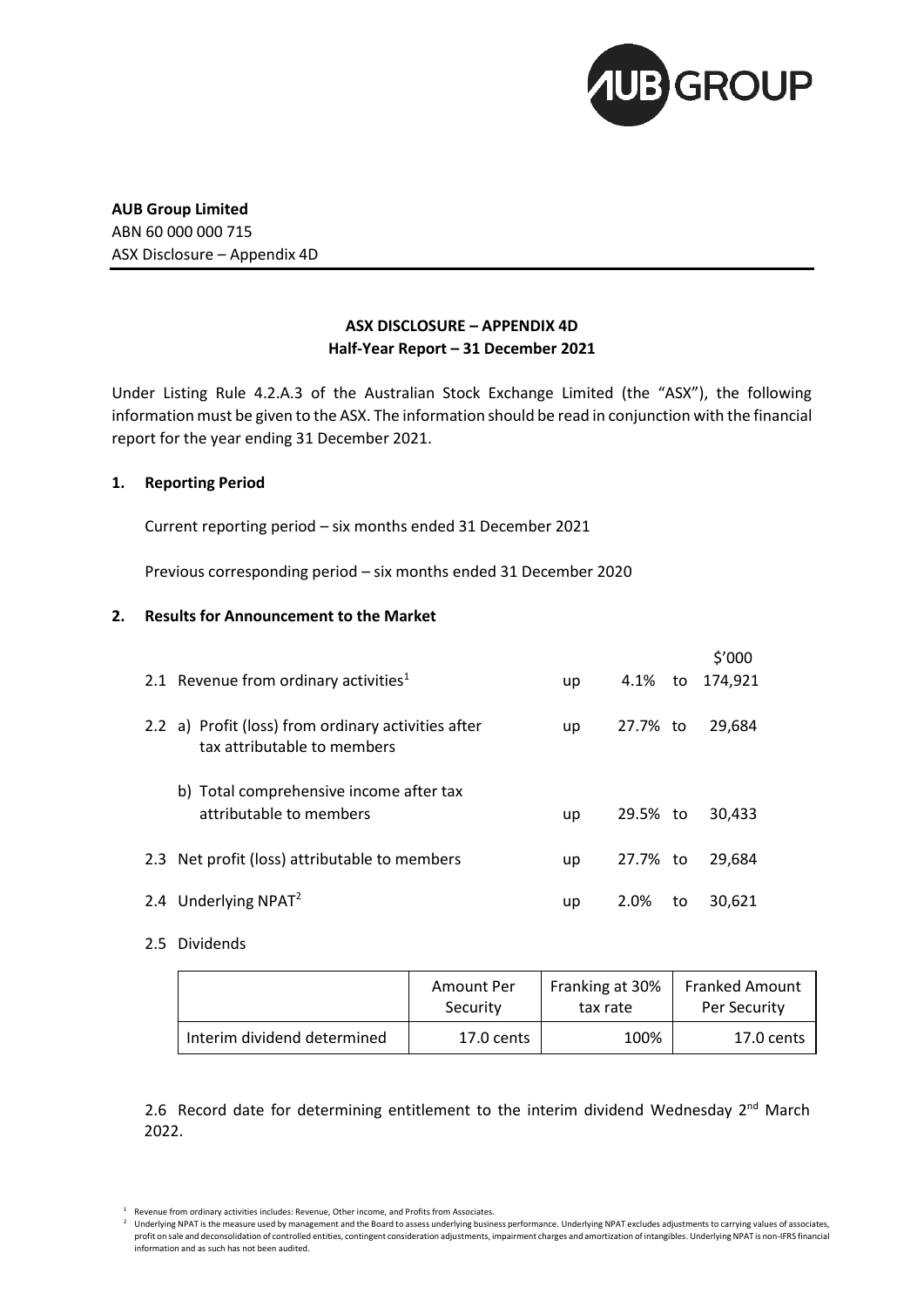

2.7 A brief explanation of any of the figures in 2.1 to 2.5 necessary to enable the figures to be understood is contained in the Directors' Report section of the Half-Year Report – 31 December 2021 attached as Attachment A.

#### **3. Statement of Comprehensive Income**

The Statement of Comprehensive Income is contained in Attachment A – Financial Statements.

#### **4. Statement of Financial Position**

The Statement of Financial Position is contained in Attachment A – Financial Statements.

#### **5. Statement of Cash Flows**

The Statement of Cash Flows is contained in Attachment A – Financial Statements.

#### **6. Dividends**

On 22 February 2022, the Directors determined a fully franked interim dividend of 17.0 cents per share. This dividend is payable on Monday 4<sup>th</sup> April 2022. Based on issued shares of 74,459,057 shares, this dividend will total \$12,658,040.

#### **7. Dividend Reinvestment Plan**

The Dividend Reinvestment Plan (DRP) remains suspended and will not apply to the interim dividend.

#### **8. Movements in Retained Earnings**

An analysis of the movements through Retained Earnings is shown in Attachment A - Financial Statements.

#### **9. Net Tangible Assets Per Security**

| 31 December 2021 | \$1.07 |
|------------------|--------|
| 31 December 2020 | \$1.42 |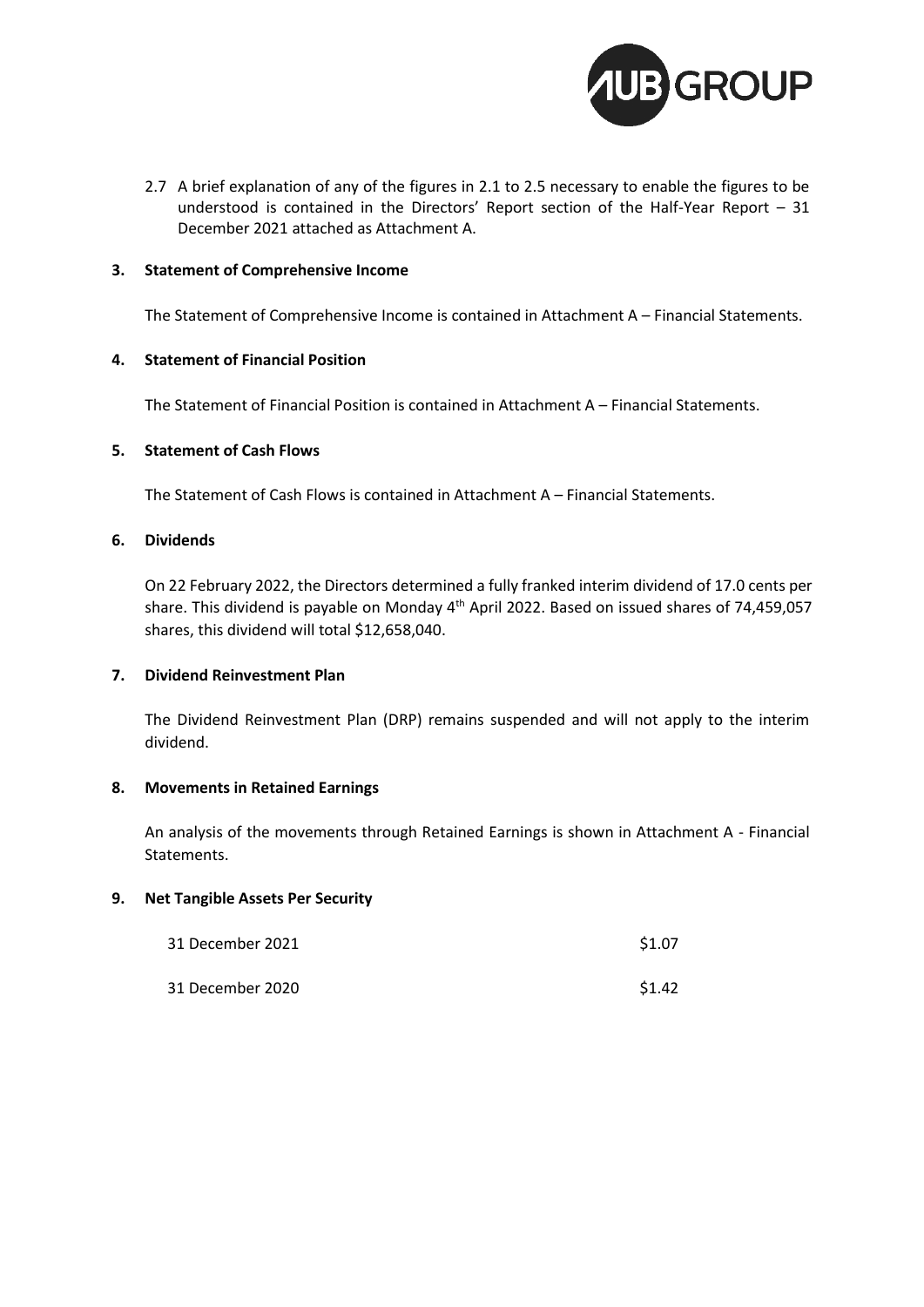

#### **10. Entities Over Which Control has been Gained or Lost During the Period**

Details of entities over which control has been gained during the period:

| <b>Acquisitions</b>                | Date     |
|------------------------------------|----------|
| HQ Insurance Brokers Pty Ltd       | 01/07/21 |
| ia Anyware Unit Trust              | 01/10/21 |
| <b>Rosser Underwriting Limited</b> | 01/10/21 |
| R.J. Vaughan & Monaghan Pty Ltd    | 01/11/21 |

Details of entities over which control has been lost during the period:

| <b>Disposals</b>                     | Date     |
|--------------------------------------|----------|
| Tealrose Pty Ltd                     | 01/07/21 |
| <b>Financial Affairs Pty Limited</b> | 01/07/21 |

#### **11. Associates and Joint Venture Entities**

| <b>Acquisitions</b>                          | Date        | Ownership<br><b>Dec 21</b> | Ownership<br><b>Jun 21</b> |
|----------------------------------------------|-------------|----------------------------|----------------------------|
| Countrywide Insurance Holdings Pty Ltd       | 01/07/21    | 52.5%                      | 49.9%                      |
| Austbrokers AEI Transport Pty Ltd            | 01/07/21    | 40.0%                      | 38.5%                      |
| Anchorage Marine Underwriting Agency Pty Ltd | 01/10/21    | 50.0%                      | $0.0\%$                    |
| Rosser Underwriting Limited                  | 01/10/21    | 47.0%                      | 44.7%                      |
| <b>BizCover Pty Ltd</b>                      | 30/11/21    | 40.6%                      | 40.3%                      |
| <b>Disposals</b>                             | <b>Date</b> | Ownership<br><b>Dec 21</b> | Ownership<br><b>Jun 21</b> |
| Port Macquarie Insurance Brokers Unit Trust  | 01/07/21    | 42.7%                      | 50.0%                      |
| Coffs Harbour Insurance Brokers Unit Trust   | 01/07/21    | 0.0%                       | 37.5%                      |

#### **12. Any other Significant Information**

Any other significant information needed to make an informed assessment of the financial performance and financial position is included in Attachment A – Financial Report.

#### **13. Accounting Standards Applied to Foreign Entities**

Not Applicable.

#### **14. Commentary on the Results for the Period**

A commentary on the results for the period is contained in the Directors Report section of Attachment A – Financial Report.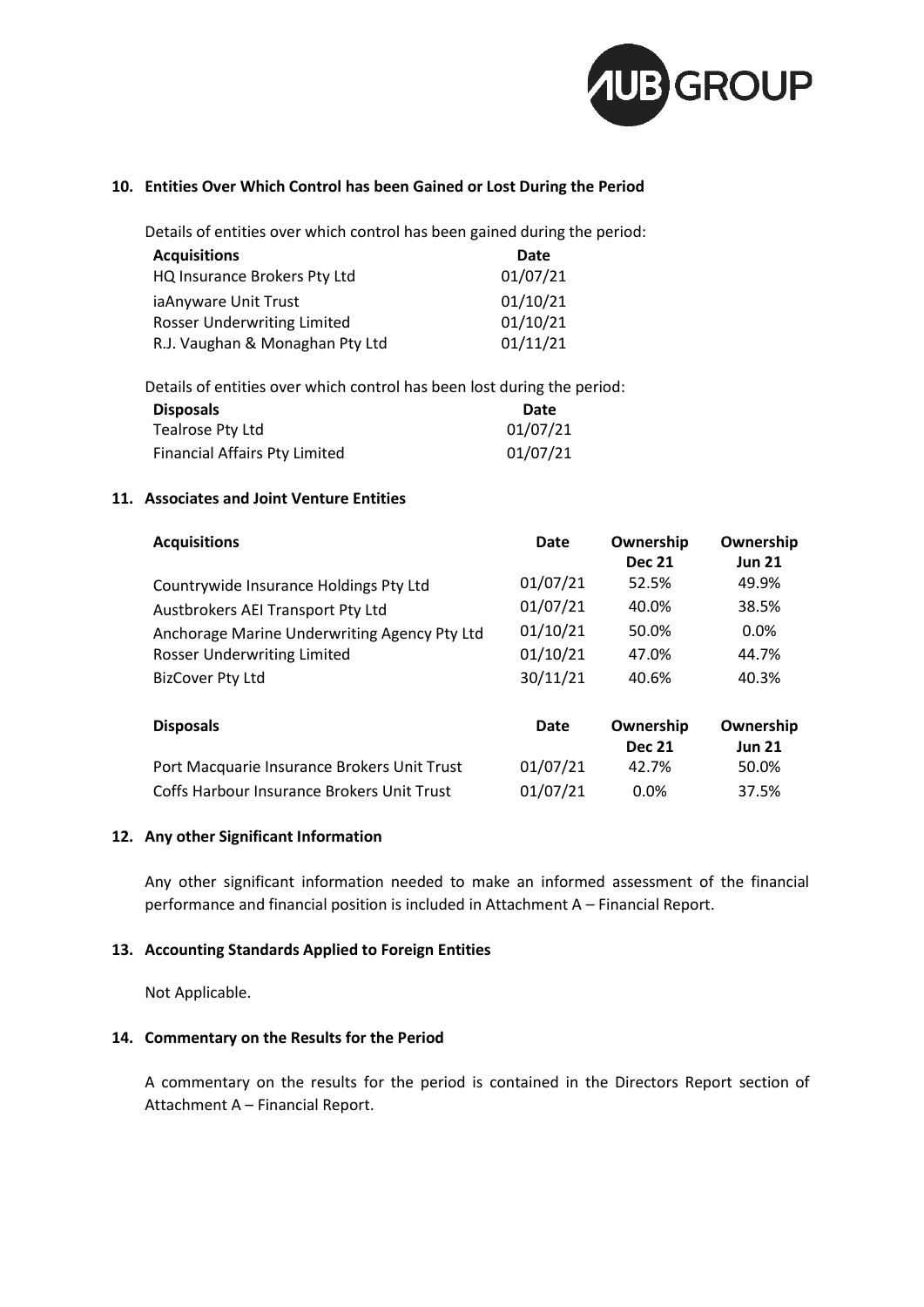

#### **15. Audit Dispute or Qualification**

There is no audit dispute or qualification. Refer to the Independent Auditor's Review Report to the members of AUB Group Limited dated 22 February 2022 prepared by Ernst & Young and included in the Half-Year Report – 31 December 2021 attached as Attachment A.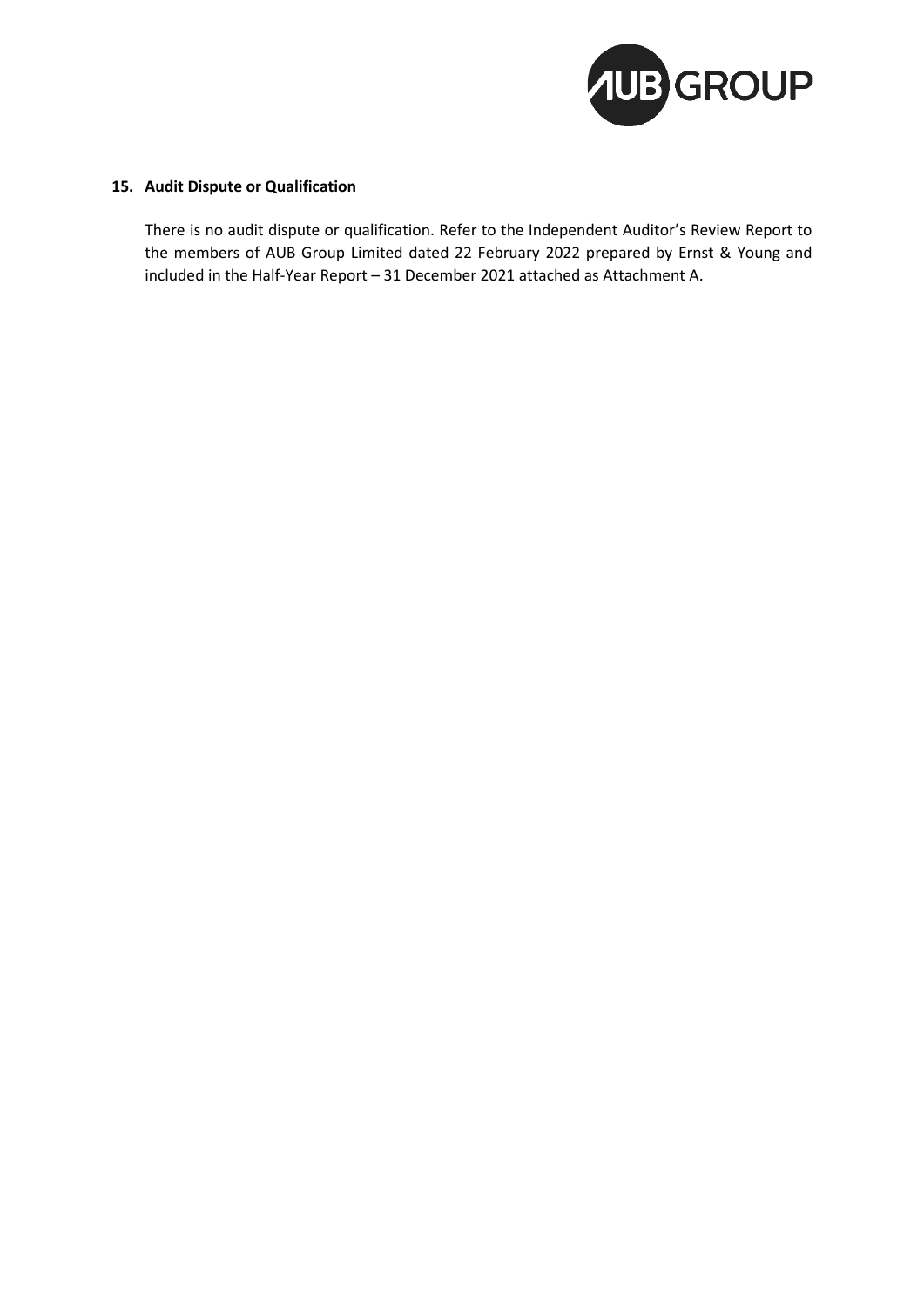ATTACHMENT A

AUB GROUP LIMITED A.B.N. 60 000 000 715

FINANCIAL REPORT FOR THE SIX MONTHS ENDED 31 DECEMBER 2021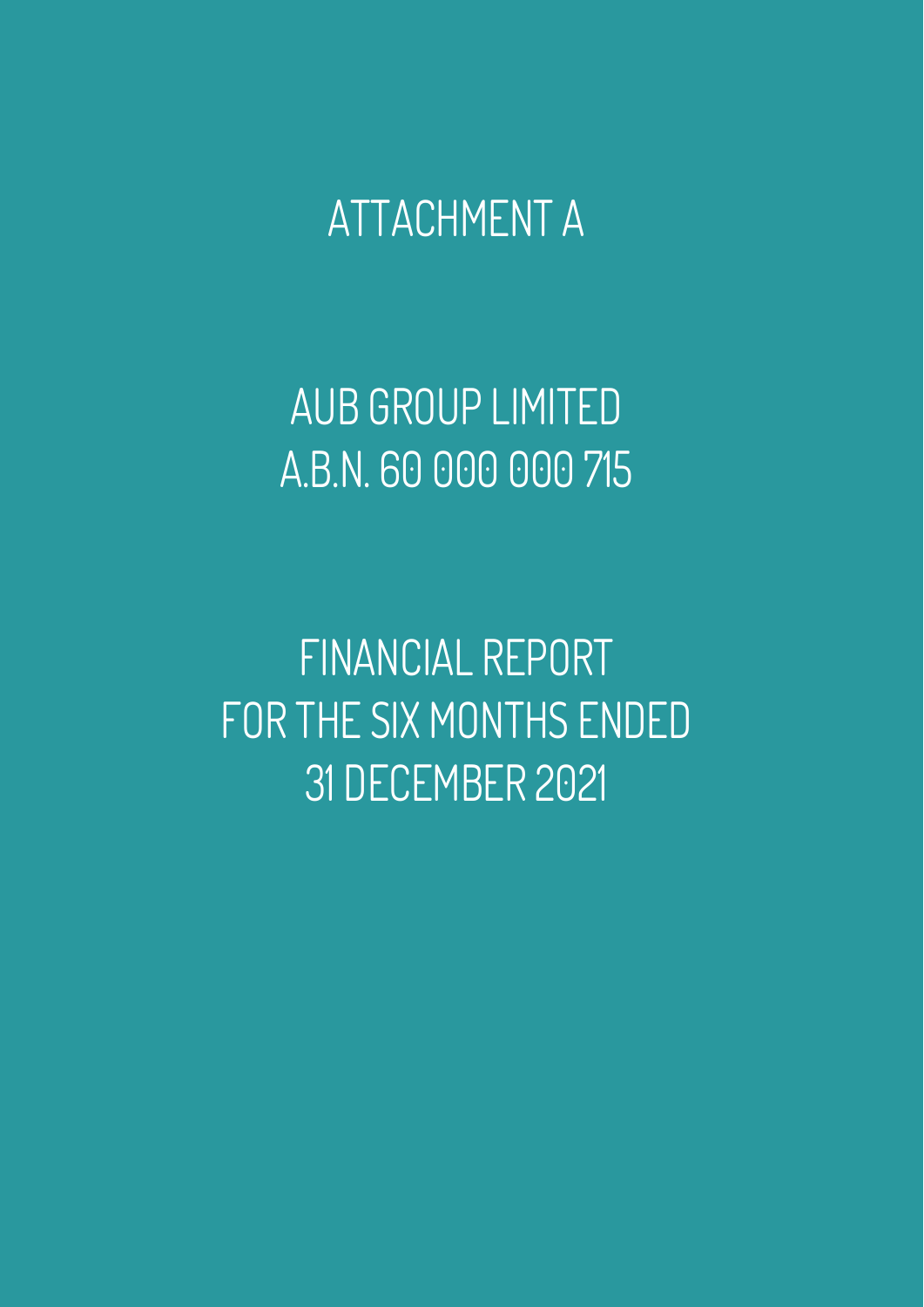# **CONTENTS**

| <b>Directors' Report</b>                              | $3 - 4$   |
|-------------------------------------------------------|-----------|
| <b>Auditor's Independence Declaration</b>             | 5         |
| <b>Consolidated Statement of Comprehensive Income</b> | 6         |
| <b>Consolidated Statement of Financial Position</b>   | 7         |
| <b>Consolidated Statement of Changes nEquity</b>      | $8 - 9$   |
| <b>Consolidated Statement of Cash Flows</b>           | 10        |
| Notes to the Financial Statements                     | $11 - 21$ |
| <b>Directors' Declaration</b>                         | 22        |
| Independent Auditor's Report                          | 23        |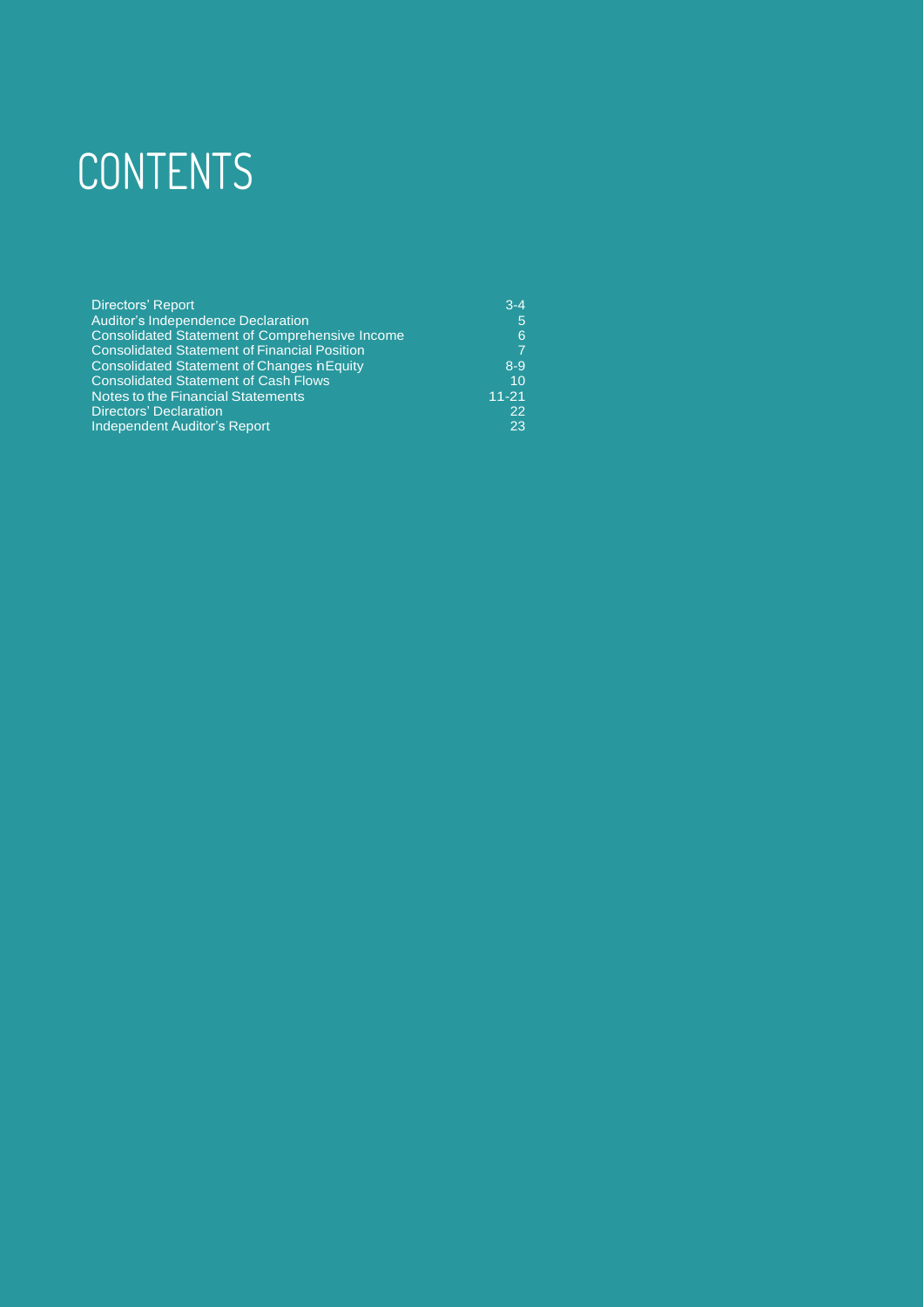## DIRECTORS' REPORT HALF YEAR ENDED 31 DECEMBER 2021

Your Directors present their report with the consolidated financial statements of AUB Group Limited (the 'Company') for the six months ended 31 December 2021.

#### **DIRECTORS**

The names of the Company's Directors in office during the half-year and until the date of this report are as below. The Directors were in office for the whole period unless otherwise stated.

D C Clarke (Chair)

M P C Emmett (Chief Executive Officer and Managing Director)

- R Carless (until 31 August 2021)
- P G Harmer (from 22 July 2021)
- P A Lahiff
- R J Low

C L Rogers

#### REVIEW AND RESULTS OF OPERATIONS

#### OPERATING RESULTS FOR THE HALF YEAR

Reported Net Profit After Tax attributable to equity holders of the parent (Reported NPAT) increased 27.72% to \$29.68m in the 6 months to 31 December 2021 (1H21: \$23.24m). Reported NPAT included the benefit of strong organic and acquisition growth in Austbrokers and Agencies partially offset by the loss of income from the sale of Altius and higher corporate insurance costs together with the impact of non-recurring fair value adjustments as a result of the Group obtaining control of a number of associates.

On a Reported NPAT basis, earnings per share was 39.89 cents for the half year, 27.24% above the comparable prior period.

Underlying Net Profit After Tax (Underlying NPAT) is a key measure used by management and the board to assess and review business performance. Underlying NPAT excludes non-controlling interests and the impact of fair value adjustments to the carrying value of associates, profits on sale and deconsolidation of controlled entities, contingent consideration adjustments, amortisation of intangibles, impairment charges and acquisition costs.

Underlying NPAT was \$30.62m, up 2.04% on 1H21. Underlying NPAT from continuing operations increased 16.69% (1H21 \$26.24m when excluding JobKeeper and Altius which was sold in April 2021). The increased Underlying NPAT was due to a mixture of strong organic and acquisition growth primarily in the Australian Broking and Agency divisions as mentioned above.

On an Underlying basis, earnings per share has increased to 41.15 cents per share, up 1.68% over the prior comparative period, and 16.26% on a continuing operations basis.

Please refer to Note 3 of the financial statements for the reconciliation from Reported NPAT to Underlying NPAT.

#### RESULTS BY OPERATING SEGMENT

Australian Broking

- Underlying pre-tax profit for the half year increased by 9.52% to \$38.31m (1H21 \$34.98m). Excluding \$2.13m nonrecurring JobKeeper receipts in the prior period, the Underlying pre-tax profit for the half year increased by 16.62%. This increase was predominantly driven by:
	- Increased Commercial lines insurance premiums of 9% over the period
	- Ongoing cost reductions due to network rationalisations
	- Partially offset by wage cost inflation.
- Acquisition related profit growth included the investments in iaAnyware (1 October 2021), and Vaughan & Monaghan (1 October 2021).
- EBIT margin was 31.14% up 43bps from 1H21 after excluding non-recurring JobKeeper receipts.

New Zealand Broking

- Underlying pre-tax profit for the half year decreased by 20.56% to \$3.55m (1H21: \$4.47m). Technology investment of \$2.17m was made in the current period (1H21: \$0.78m) to transform and enhance the NZ broking experience via a new platform. Excluding these costs from both periods, the Underlying pre-tax profit for the half year increased by 8.91%.
- Strong pipeline of new clients and acquisition opportunities.
- Competitive broking market observed.

Agencies

- Underlying pre-tax profit for the half year increased by 82.88% to \$8.91m (1H21: \$4.87m).
- The current half includes the full period benefit of the investment in 360 Underwriting Solutions from 1 December 2020, which has helped accelerate AUB Group's scale in Agencies.
- Organic growth included increased profit commissions due to the quality of risks insured across a number of agencies.
- EBIT margin 32.56% up 521bps from 1H21.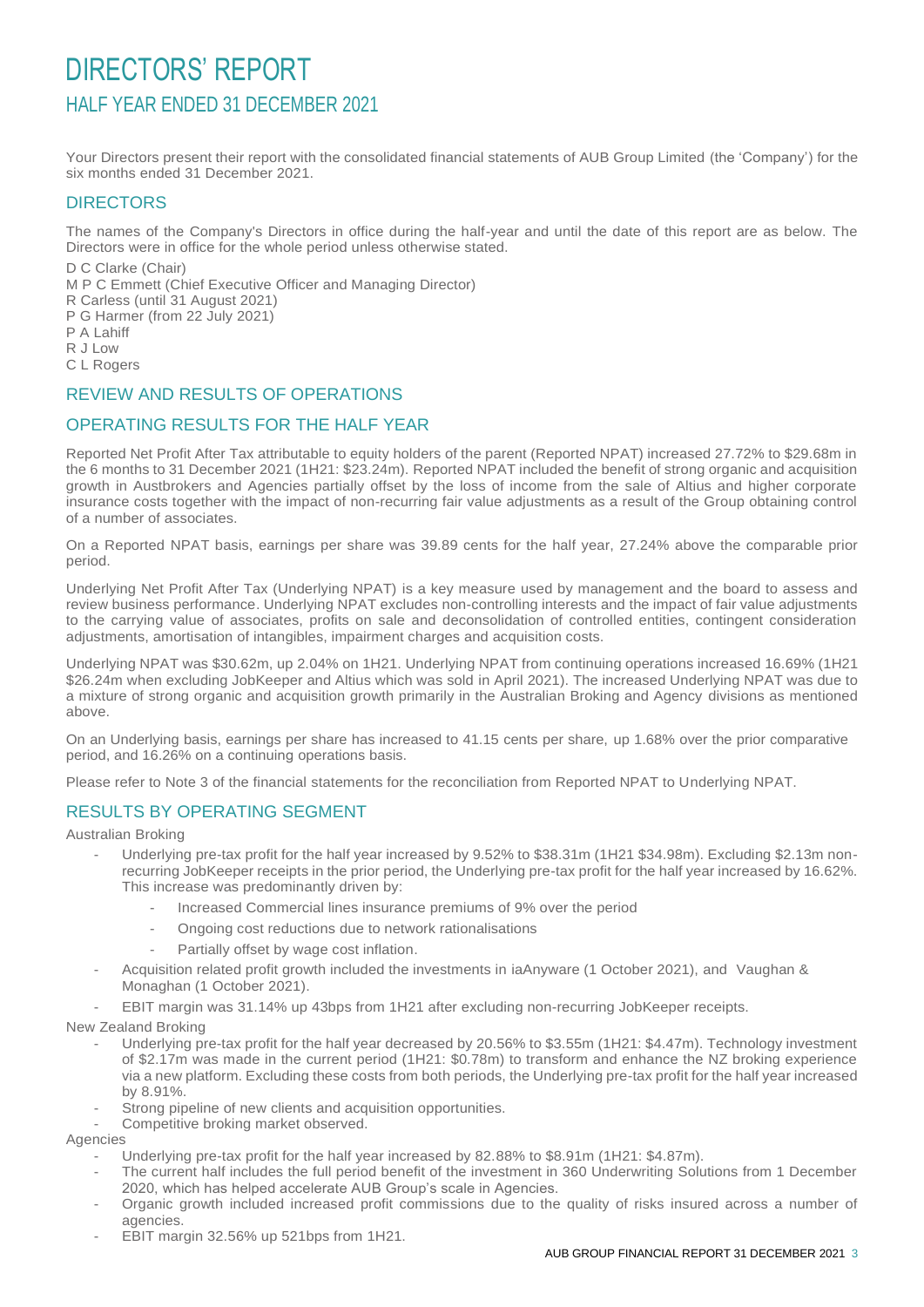## DIRECTORS' REPORT HALF YEAR ENDED 31 DECEMBER 2021

#### RESULTS BY OPERATING SEGMENT (CONTINUED)

BizCover

- Underlying pre-tax profit for the half year increased by 13.57% to \$4.92m (1H21: \$4.33m). Excluding \$0.45m nonrecurring JobKeeper receipts in the prior period, the Underlying pre-tax profit for the half year increased by 26.70%. This increase was due to organic profit growth assisted by operating leverage and scalability of the platform.
- Future growth is expected from the recent expansion into the US and South African markets.
- EBIT Margin 37.03% up 101bps from 1H21 after excluding non-recurring JobKeeper receipts.

Health & Rehab

- Underlying pre-tax profit in 1H21 was \$2.81m. Altius was sold on 1 April 2021.

#### GEARING RATIO

Gearing based on the Consolidated Financial Statements increased to 30.93% at 31 December 2021 (30 June 2021: 28.50%). AUB Group has undrawn facilities of \$57.62m at 31 December 2021 (30 June 2021: \$68.12m).

#### DIVIDEND PAYMENTS

The Directors have determined a fully franked interim dividend of 17.0 cents per share totaling \$12.66m which will be paid to shareholders on 4 April 2022 (record date 2 March 2022). The Dividend Reinvestment Plan (DRP) remains suspended and will not apply to interim dividend.

#### SIGNIFICANT EVENTS AFTER BALANCE DATE

Other than a dividend declaration, as noted above, there were no other significant events after the balance date.

### **ROUNDING**

The financial report is presented in Australian dollars (\$) and all values are rounded to the nearest \$1,000 (where rounding is applicable), unless otherwise stated, under the option available to the Company under ASIC instrument *"Rounding in Financial / Directors' Reports"* 2016/191. The Company is an entity to which the legislative instrument applies.

#### AUDITORS INDEPENDENCE DECLARATION

A copy of the Auditor's Independence Declaration as required under section 307C of the Corporations Act 2001 is set out on page 5.

Signed in accordance with a resolution of directors.

**D C Clarke M P C Emmett**<br> **Chairman Chairman Chairman** 

Sydney, 22 February 2022

はたん

**Chief Executive Officer and Managing Director**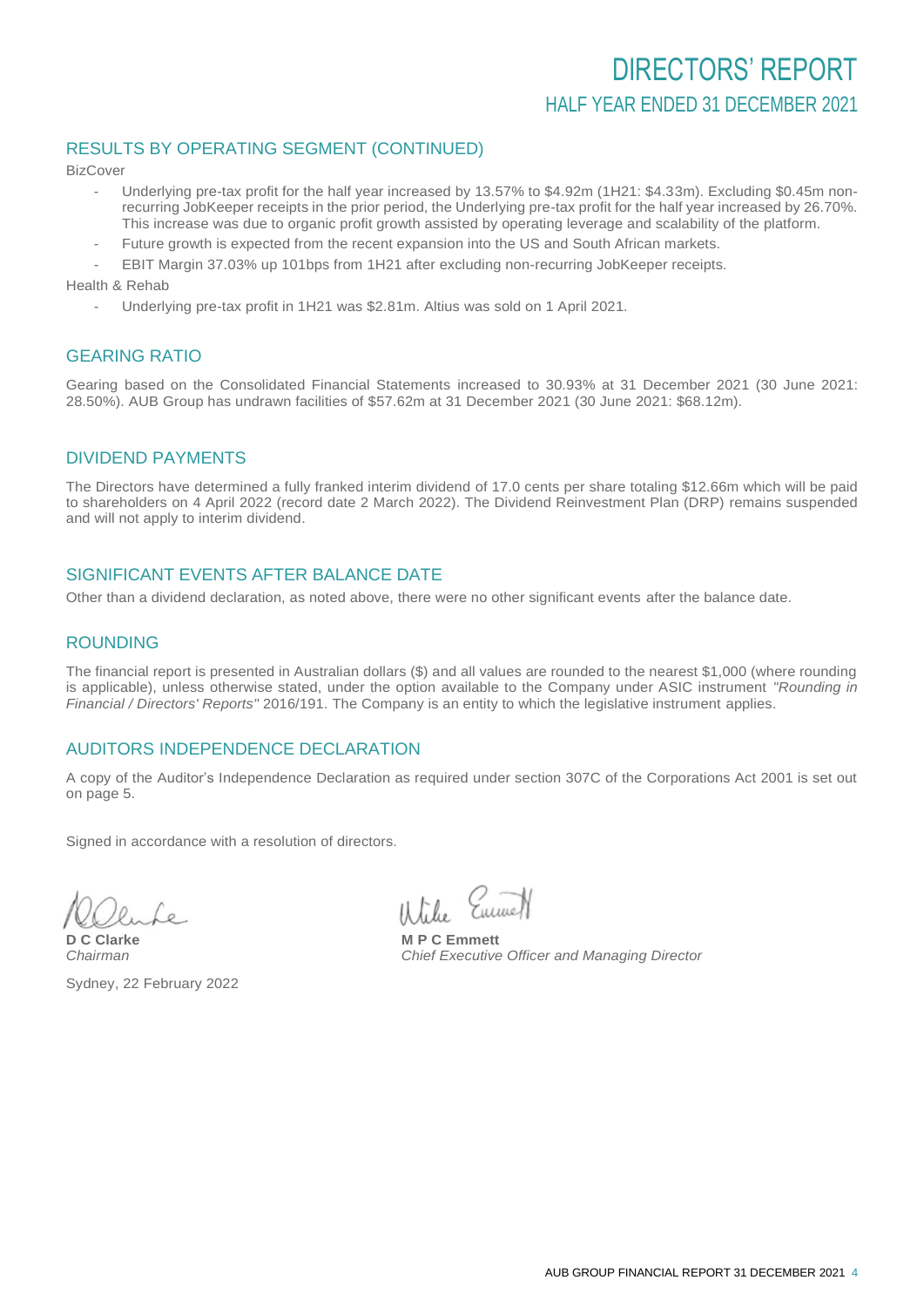## AUDITOR'S INDEPENDENCE DECLARATION HALF YEAR ENDED 31 DECEMBER 2021



Ernst & Young 200 George Street Sydney NSW 2000 Australia GPO Box 2646 Sydney NSW 2001 Tel: +61 2 9248 5555 Fax: +61 2 9248 5959 ey.com/au

**Auditor's Independence Declaration to the Directors of AUB Group Limited** 

As lead auditor for the review of the financial report of AUB Group Limited for the half-year ended 31 December 2021, I declare to the best of my knowledge and belief, there have been:

- a) No contraventions of the auditor independence requirements of the *Corporations Act 2001* in relation to the review;
- b) No contraventions of any applicable code of professional conduct in relation to the review; and
- c) No non-audit services provided that contravene any applicable code of professional conduct in relation to the review.

This declaration is in respect of AUB Group Limited and the entities it controlled during the financial period.

Ernst & Young

MAWH

Michael Wright Partner 22 February 2022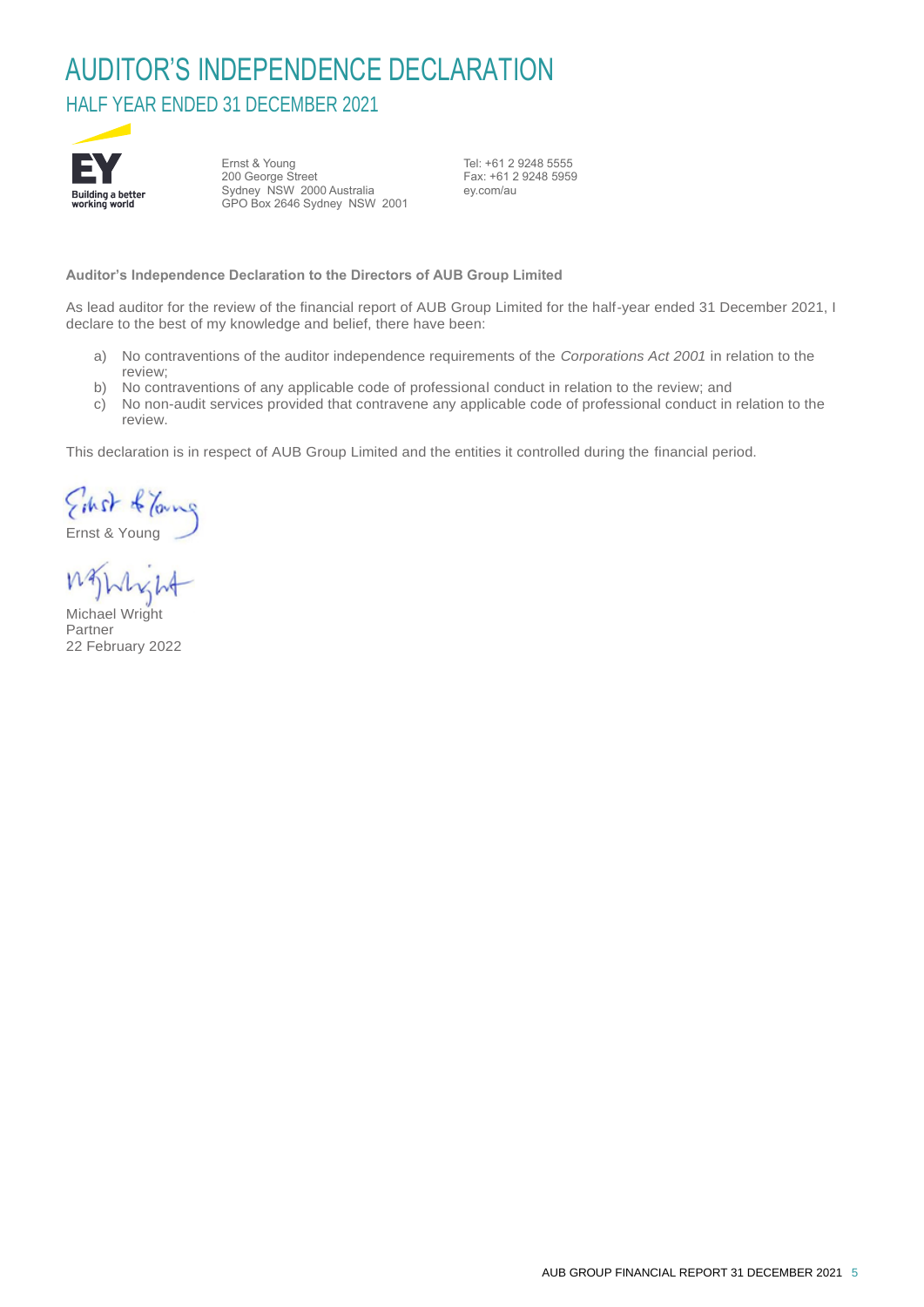## CONSOLIDATED STATEMENT OF COMPREHENSIVE INCOME HALF YEAR ENDED 31 DECEMBER 2021

|                                                                                                        |              | <b>HY22</b> | HY21*      |
|--------------------------------------------------------------------------------------------------------|--------------|-------------|------------|
|                                                                                                        | <b>Notes</b> | \$'000      | \$'000     |
| Revenue from contracts with customers                                                                  | 4(i)         | 156,576     | 149,251    |
| Other income                                                                                           |              | 379         | 548        |
| Share of profit of associates                                                                          | $4$ (ii)     | 17.966      | 18,191     |
| Cost to provide services and administrative expenses                                                   | 4 (iii)      | (130, 723)  | (128, 243) |
| Finance costs                                                                                          |              | (3,510)     | (3,839)    |
|                                                                                                        |              | 40,688      | 35,908     |
| Adjustments to carrying value                                                                          | $4$ (iv)     | (448)       | (1,207)    |
| Profit from sale or dilution of interests in associates, controlled entities and<br>broking portfolios | 4(v)         | 5,475       | 1,046      |
| Profit before income tax                                                                               |              | 45,715      | 35,747     |
| Income tax expense                                                                                     |              | (8, 477)    | (7, 313)   |
| <b>Net Profit After Tax</b>                                                                            |              | 37,238      | 28,434     |
| Net Profit after tax for the period attributable to:                                                   |              |             |            |
| Equity holders of the parent                                                                           |              | 29,684      | 23,241     |
| Non-controlling interests                                                                              |              | 7,554       | 5,193      |
|                                                                                                        |              | 37,238      | 28,434     |
| Basic earnings per share (cents per share)                                                             |              | 39.89       | 31.35      |
| Diluted earnings per share (cents per share)                                                           |              | 39.69       | 31.25      |
| Other comprehensive income                                                                             |              |             |            |
| Other comprehensive income to be reclassified to profit/loss in subsequent periods:                    |              |             |            |
| Net movement in foreign currency translation and asset revaluation reserves                            |              | 658         | 280        |
| Income tax benefit relating to currency translation                                                    |              | (59)        |            |
| Total comprehensive income after tax for the period                                                    |              | 37,837      | 28,714     |
| Total comprehensive income after tax for the period attributable to:                                   |              |             |            |
| Equity holders of the parent                                                                           |              | 30,433      | 23,492     |
| Non-controlling interests                                                                              |              | 7,404       | 5,222      |
|                                                                                                        |              | 37,837      | 28,714     |

The above Consolidated Statement of Comprehensive Income (SOCI) should be read in conjunction with the notes to the Financial Report.

\* Comparative balances have been restated due to a change in accounting policy, refer to Note 2.2.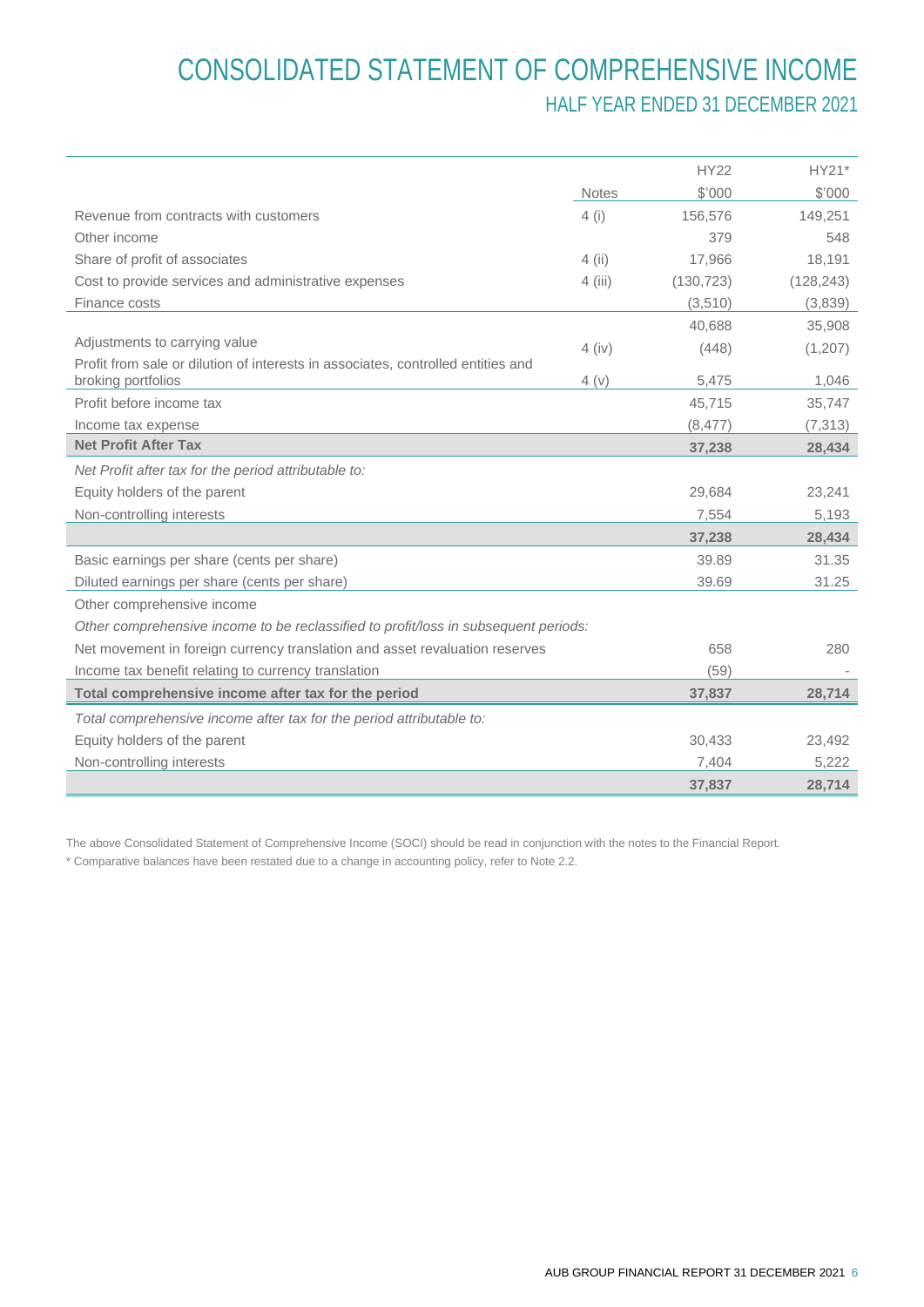## CONSOLIDATED STATEMENT OF FINANCIAL POSITION AS AT 31 DECEMBER 2021

|                                                     | <b>Notes</b> | <b>HY22</b><br>\$'000 | FY21<br>\$'000   |
|-----------------------------------------------------|--------------|-----------------------|------------------|
| <b>ASSETS</b>                                       |              |                       |                  |
| <b>Current Assets</b>                               |              |                       |                  |
| Cash and cash equivalents                           |              | 75,767                | 76,588           |
| Cash and cash equivalents - Trust                   |              | 196,785               | 205,232          |
| Trade and other receivables                         |              | 62,613                | 64,081           |
| Lease net investment                                |              | 872                   | 1,045            |
| Other financial assets                              |              | 926                   | 554              |
| <b>Total Current Assets</b>                         |              | 336,963               | 347,500          |
| <b>Non-current Assets</b>                           |              |                       |                  |
| Trade and other receivables                         |              | 2,620                 | 3,532            |
| Other financial assets                              |              | 10,717                | 40               |
| Investment in associates                            | 8            | 275,599               | 280,643          |
| Property, plant and equipment                       |              | 6,898                 | 7,534            |
| Intangible assets and goodwill                      |              | 514,836               | 469,677          |
| Right of use asset & Lease net investment           |              | 23,528                | 22,618           |
| Deferred tax asset                                  |              | 14,785                | 14,574           |
| <b>Total Non-current Assets</b>                     |              | 848,983               | 798,618          |
| <b>Total Assets</b>                                 |              | 1,185,946             | 1,146,118        |
| <b>LIABILITIES</b>                                  |              |                       |                  |
| <b>Current Liabilities</b>                          |              |                       |                  |
| Trade and other payables                            |              | 238,704               | 242,904          |
| Deferred revenue from contracts with customers      |              | 7,268                 | 7,166            |
| Income tax payable                                  |              | 6,356                 | 9,706            |
| Provisions                                          |              | 20,157                | 20,680           |
| Lease liabilities                                   |              | 7,730                 | 7,786            |
| Interest-bearing loans and borrowings               | 6            | 5,262                 | 11,474           |
| <b>Total Current Liabilities</b>                    |              | 285,477               | 299,716          |
| <b>Non-current Liabilities</b>                      |              |                       |                  |
| Trade and other payables                            |              | 16,138                | 10,530           |
| Provisions<br>Deferred tax liabilities              |              | 6,624                 | 3,767            |
| Lease liabilities                                   |              | 19,263<br>18,638      | 14,929<br>18,080 |
| Interest-bearing loans and borrowings               | 6            | 225,453               | 200,809          |
| <b>Total Non-current Liabilities</b>                |              | 286,116               | 248,115          |
| <b>Total Liabilities</b>                            |              | 571,593               | 547,831          |
| <b>Net Assets</b>                                   |              | 614,353               | 598,287          |
| <b>EQUITY</b>                                       |              |                       |                  |
| Issued capital                                      | 10           | 266,659               | 266,659          |
| Retained earnings                                   |              | 208,297               | 210,424          |
| Foreign currency translation reserve                |              | (1,020)               | (1,519)          |
| Asset revaluation reserve                           |              | 358                   | 108              |
| Put option reserve                                  |              | (8,024)               | (7,057)          |
| Share based payments reserve                        | 11           | 12,128                | 10,139           |
| Equity attributable to equity holders of the parent |              | 478,398               | 478,754          |
| Non-controlling interests                           |              | 135,955               | 119,533          |
| <b>Total Equity</b>                                 |              | 614,353               | 598,287          |
|                                                     |              |                       |                  |

The above Consolidated Statement of Financial Position (SOFP) should be read in conjunction with the notes to the Financial Report.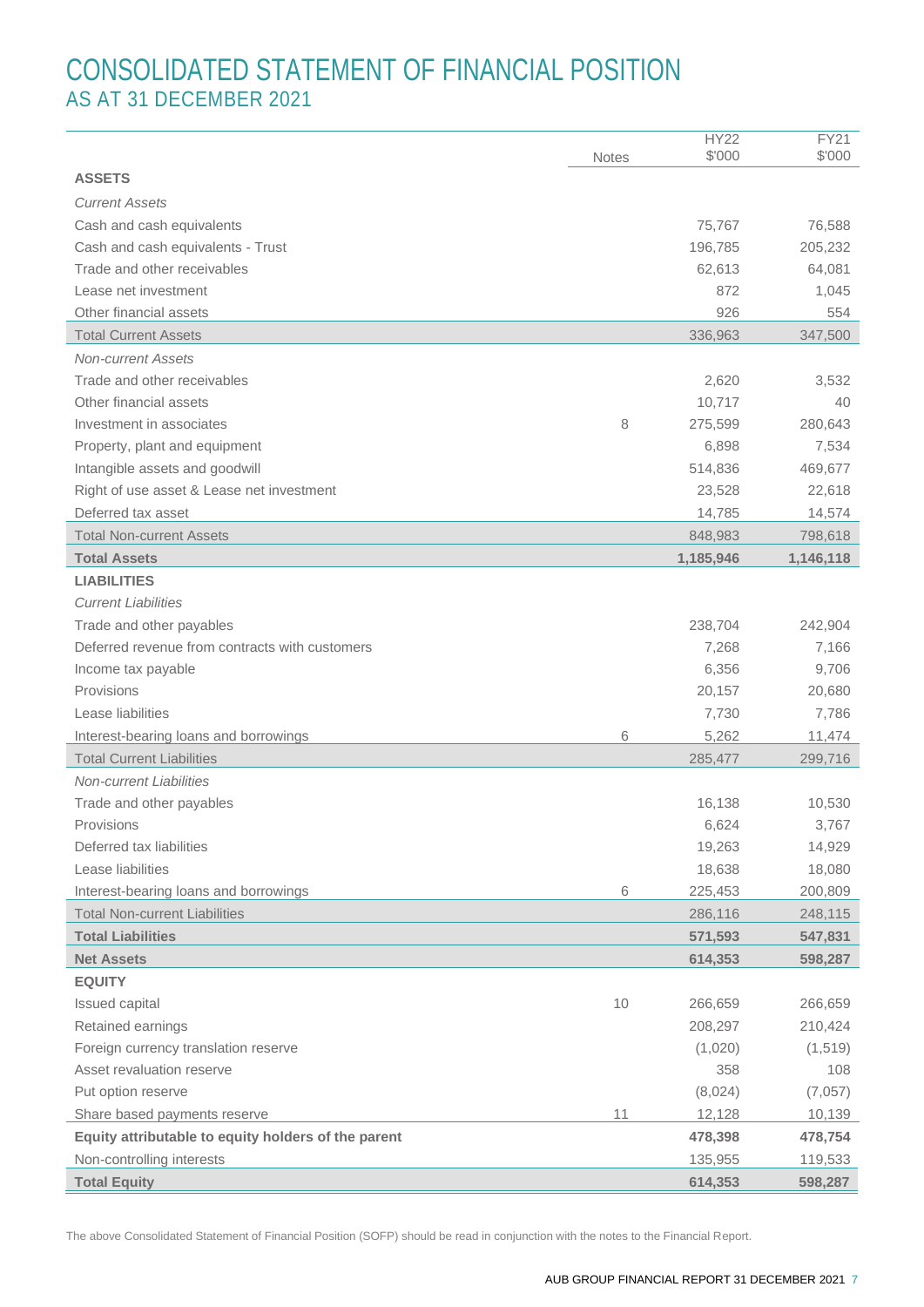## CONSOLIDATED STATEMENT OF CHANGES IN EQUITY AS AT 31 DECEMBER 2021

|                                                                                    |                                    |                                | Attributable to equity holders of the parent         |                                 |                                           |                                             |                 | Non-<br>controlling<br>interests | Total<br>equity |
|------------------------------------------------------------------------------------|------------------------------------|--------------------------------|------------------------------------------------------|---------------------------------|-------------------------------------------|---------------------------------------------|-----------------|----------------------------------|-----------------|
|                                                                                    | <b>Issued</b><br>capital<br>\$'000 | Retained<br>earnings<br>\$'000 | Foreign currency<br>translation<br>reserve<br>\$'000 | Put option<br>reserve<br>\$'000 | Asset<br>revaluation<br>reserve<br>\$'000 | Share based<br>payment<br>reserve<br>\$'000 | Total<br>\$'000 | \$'000                           | \$'000          |
| At 1 July 2021                                                                     | 266,659                            | 210,424                        | (1, 519)                                             | (7,057)                         | 108                                       | 10,139                                      | 478,754         | 119,533                          | 598,287         |
| Net profit after tax for the period                                                |                                    | 29,684                         |                                                      |                                 |                                           |                                             | 29,684          | 7,554                            | 37,238          |
| Other comprehensive income                                                         |                                    | $\sim$                         | 499                                                  | $\overline{\phantom{a}}$        | 250                                       | $\sim$                                      | 749             | (150)                            | 599             |
| Total comprehensive income for the period                                          | $\blacksquare$                     | 29,684                         | 499                                                  | $\overline{\phantom{a}}$        | 250                                       | $\overline{\phantom{a}}$                    | 30,433          | 7,404                            | 37,837          |
| Ownership changes without gaining / losing control                                 | $\overline{\phantom{a}}$           | (3,761)                        |                                                      |                                 |                                           | $\sim$                                      | (3,761)         | 7,807                            | 4,046           |
| Non-controlling interests relating to new acquisitions & disposals<br>(see Note 7) |                                    |                                |                                                      |                                 |                                           |                                             |                 | 8,041                            | 8,041           |
| Transfer to put option reserve                                                     | $\overline{\phantom{a}}$           | 967                            | $\sim$                                               | (967)                           | ٠                                         |                                             |                 |                                  | $\sim$          |
| Net cost of share based payment                                                    |                                    |                                |                                                      | $\overline{\phantom{a}}$        | ٠                                         | 1,989                                       | 1,989           |                                  | 1,989           |
| Capital issued under dividend reinvestment plan                                    |                                    |                                |                                                      |                                 |                                           |                                             |                 |                                  | $\sim$          |
| Issue of shares                                                                    |                                    |                                |                                                      |                                 |                                           |                                             |                 |                                  |                 |
| Equity dividends                                                                   | $\overline{\phantom{a}}$           | (29, 017)                      |                                                      | ۰                               | ٠                                         | $\overline{\phantom{a}}$                    | (29, 017)       | (6,830)                          | (35, 847)       |
| At 31 December 2021                                                                | 266,659                            | 208,297                        | (1,020)                                              | (8,024)                         | 358                                       | 12,128                                      | 478,398         | 135,955                          | 614,353         |

The above Consolidated Statement of Changes in Equity (SOCIE) should be read in conjunction with the notes to the Financial Report.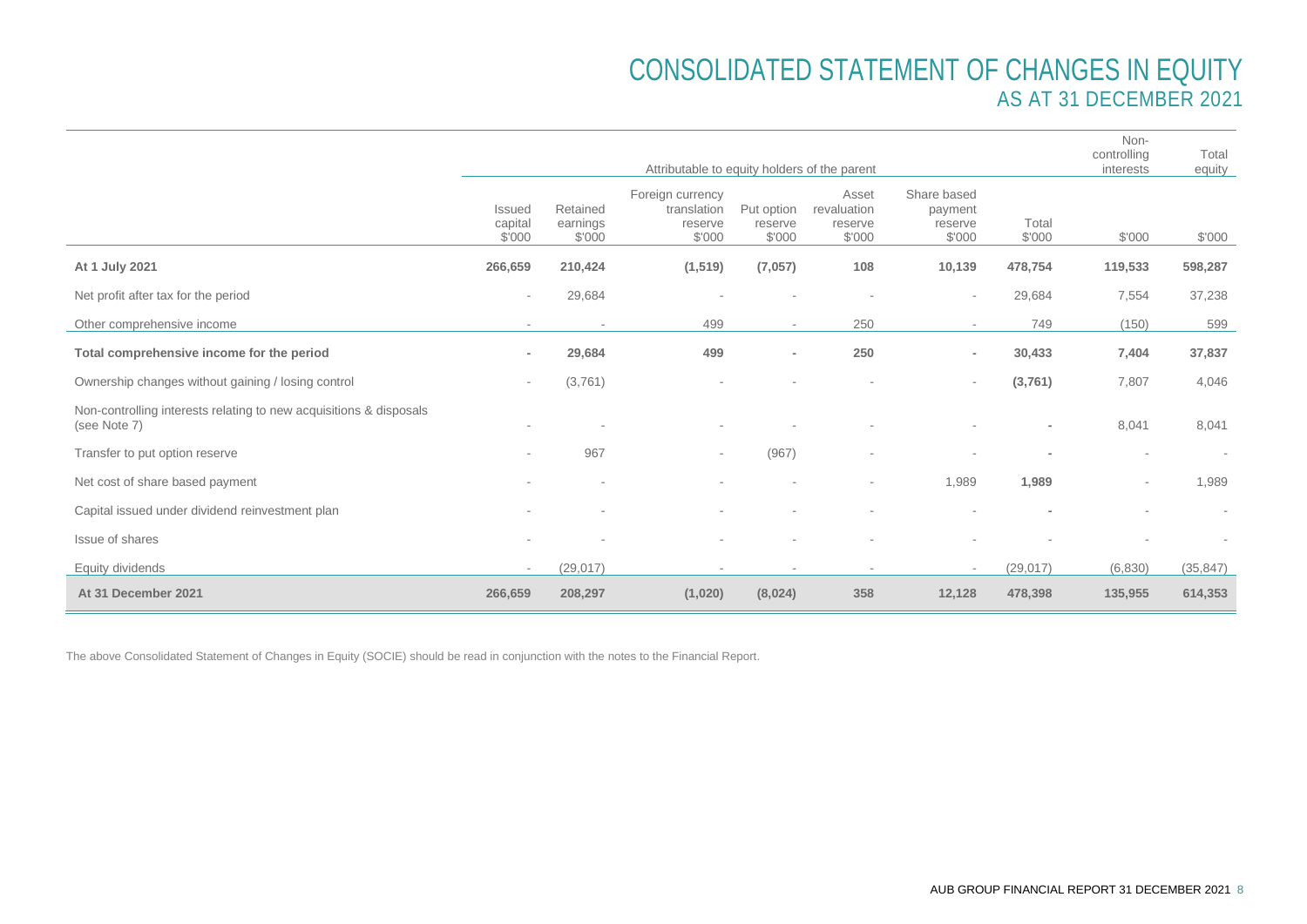## CONSOLIDATED STATEMENT OF CHANGES IN EQUITY AS AT 31 DECEMBER 2020

|                                                               |                   |                      | Attributable to equity holders of the parent |                          |                                 |                                   |                | Non-<br>controlling<br>interests | Total     |
|---------------------------------------------------------------|-------------------|----------------------|----------------------------------------------|--------------------------|---------------------------------|-----------------------------------|----------------|----------------------------------|-----------|
|                                                               | Issued<br>capital | Retained<br>earnings | Foreign currency<br>translation reserve      | Put option<br>reserve    | Asset<br>revaluation<br>reserve | Share based<br>payment<br>reserve | Total          |                                  | equity    |
|                                                               | \$'000            | \$'000               | \$'000                                       | \$'000                   | \$'000                          | \$'000                            | \$'000         | \$'000                           | \$'000    |
| At 1 July 2020                                                | 258,947           | 177,769              | (1, 129)                                     | (14, 778)                | $\qquad \qquad \blacksquare$    | 8,469                             | 429,278        | 61,140                           | 490,418   |
| Net profit after tax for the period                           | $\sim$            | 23,241               |                                              |                          |                                 | $\sim$                            | 23,241         | 5,193                            | 28,434    |
| Other comprehensive income 1 July - 31 December               |                   | $\sim$               | 250                                          | $\sim$                   |                                 | $\sim$                            | 250            | 30                               | 280       |
| Total comprehensive income for the year                       | $\sim$            | 23,241               | 250                                          | $\overline{\phantom{a}}$ | $\blacksquare$                  | $\sim$                            | 23,491         | 5,223                            | 28,714    |
| Ownership changes without gaining / losing control            | $\sim$            | (5,642)              | $\sim$                                       |                          |                                 | $\sim$                            | (5,642)        | (14, 653)                        | (20, 295) |
| Non-controlling interest relating to new acquisitions         |                   | $\sim$               |                                              |                          |                                 | $\sim$                            | $\blacksquare$ | 77,068                           | 77,068    |
| Transfer to put option reserve & impact of put option release | $\sim$            | 5,468                | $\sim$                                       | (4,885)                  | $\sim$                          | $\sim$                            | 583            | $\overline{\phantom{a}}$         | 583       |
| Net cost of share based payment                               |                   | $\sim$               | $\sim$                                       | $\sim$                   | $\overline{\phantom{a}}$        | 902                               | 902            | $\overline{\phantom{a}}$         | 902       |
| Capital issued under dividend reinvestment plan               | 1,985             | $\sim$               |                                              |                          | ٠                               | $\sim$                            | 1,985          | $\overline{\phantom{a}}$         | 1,985     |
| Issue of shares                                               | 5,604             |                      |                                              |                          |                                 | $\sim$                            | 5,604          |                                  | 5,604     |
| Equity dividends                                              | $\sim$            | (26, 216)            | $\sim$                                       |                          | $\overline{\phantom{a}}$        | $\sim$                            | (26, 216)      | (5,678)                          | (31, 894) |
| At December 2020                                              | 266,536           | 174,620              | (879)                                        | (19,663)                 |                                 | 9,371                             | 429,985        | 123,100                          | 553,085   |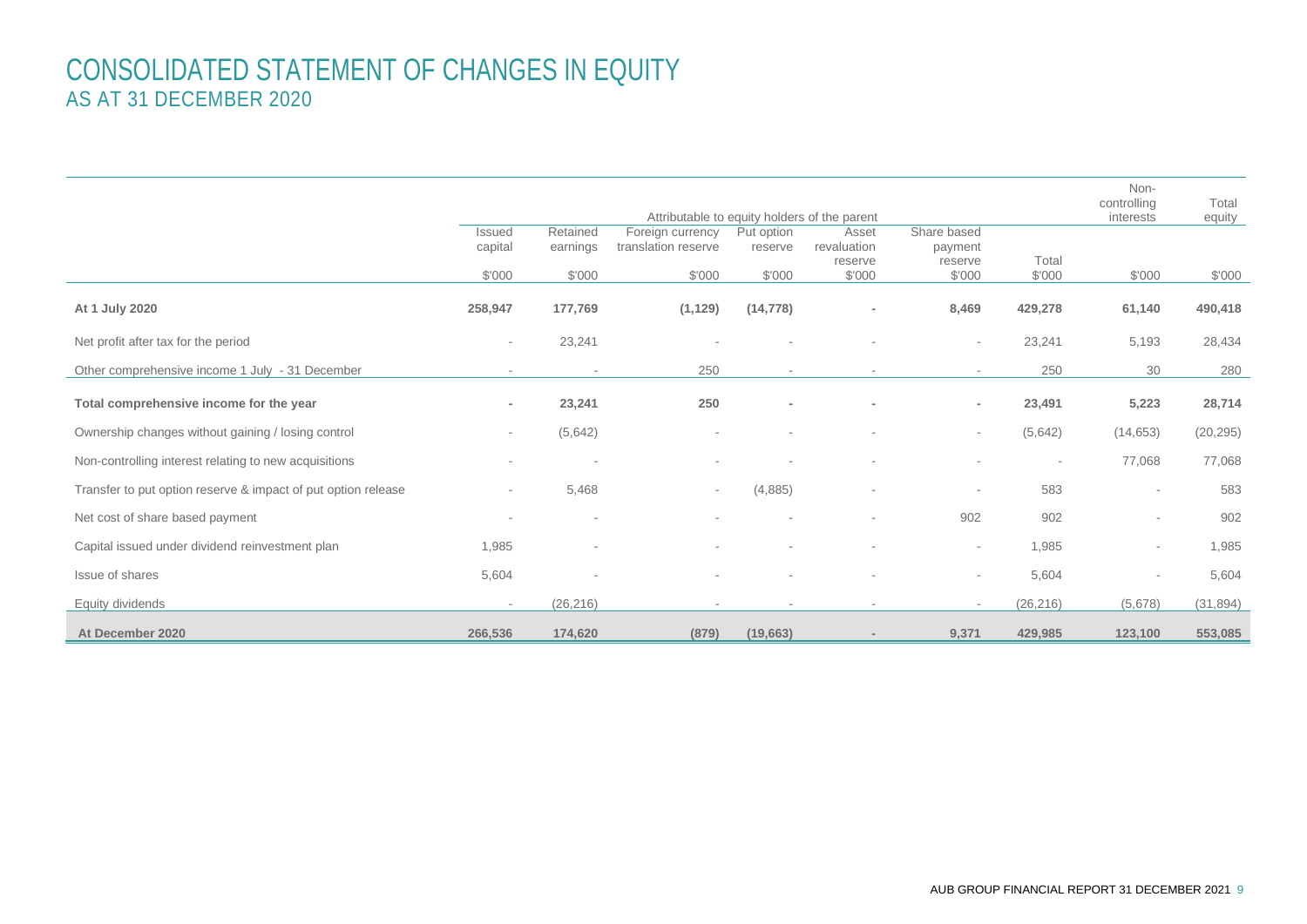## CONSOLIDATED STATEMENT OF CASH FLOWS HALF YEAR ENDED 31 DECEMBER 2021

|                                                                                                        |              | <b>HY22</b> | HY21*     |
|--------------------------------------------------------------------------------------------------------|--------------|-------------|-----------|
|                                                                                                        | <b>Notes</b> | \$'000      | \$'000    |
| <b>CASH FLOWS FROM OPERATING ACTIVITIES</b>                                                            |              |             |           |
| Receipts from customers                                                                                |              | 176,116     | 145,741   |
| Dividends / trust distributions received from associates                                               |              | 22,900      | 21,487    |
| Management fees received from associates/ related entities, and interest received                      |              | 8,146       | 8,425     |
| Payments to suppliers and employees                                                                    |              | (144, 738)  | (109,005) |
| Income tax paid                                                                                        |              | (14, 109)   | (12, 895) |
| Interest paid                                                                                          |              | (2,879)     | (3,087)   |
| Interest paid - lease liabilities                                                                      |              | (517)       | (616)     |
| Net cash from operating activities before customer trust account movements                             |              | 44,919      | 50,050    |
| Net (decrease) in cash held in customer trust accounts                                                 |              | (17, 861)   | (17, 323) |
| NET CASH FLOWS FROM OPERATING ACTIVITIES                                                               |              | 27,058      | 32,727    |
| <b>CASH FLOWS FROM INVESTING ACTIVITIES</b>                                                            |              |             |           |
| Payments for acquisition of consolidated entities, net of cash acquired                                | 7(a)         | (15,786)    | (13, 199) |
| Cash inflow / (outflow) from sale / deconsolidation of controlled entities                             | 7(b)         | 5,330       |           |
| Payment for new associates and increases in holdings in associates                                     |              | (5,532)     | (2,588)   |
| Proceeds from reduction in interests in associates                                                     |              | 774         | 1,417     |
| Payment for contingent consideration on prior year acquisitions                                        |              | (4, 153)    | (1,407)   |
| Net payment for new broking portfolios purchased / broking portfolios sold                             |              | (229)       | (1,385)   |
| Net payments from purchases / sales of plant and equipment, capitalised projects, and other<br>assets* |              | (987)       | (2,566)   |
| Net repayment of loans to associates / related entities                                                |              | 1,582       | 1,264     |
| NET CASH FLOWS (USED IN) INVESTING ACTIVITIES                                                          |              | (19,001)    | (18, 464) |
| <b>CASH FLOWS FROM FINANCING ACTIVITIES</b>                                                            |              |             |           |
| Dividends paid to shareholders**                                                                       |              | (29, 017)   | (34, 932) |
| Dividends paid to shareholders of non-controlling interests                                            |              | (6,831)     | (5,678)   |
| Increase in borrowings                                                                                 |              | 31,350      | 40,568    |
| Repayment of borrowings                                                                                |              | (13, 552)   | (9,589)   |
| Payments of principal for lease liabilities                                                            |              | (3,614)     | (4,602)   |
| Proceeds from reduction in interests in controlled entities                                            |              | 6,844       | 978       |
| Payment for increase in interests in controlled entities                                               |              | (2,800)     | (18, 152) |
| NET CASH FLOWS (USED IN) FINANCING ACTIVITIES                                                          |              | (17,620)    | (31, 407) |
| NET (DECREASE) IN CASH AND CASH EQUIVALENTS                                                            |              | (9, 563)    | (17, 144) |
| Cash and cash equivalents at beginning of the period                                                   |              | 281,820     | 243,151   |
| Impact as a result of foreign exchange                                                                 |              | 295         | 143       |
| Cash and cash equivalents at the end of the period                                                     |              | 272,552     | 226,150   |

\* Comparative balances have been restated due to a change in accounting policy, refer to Note 2.2.

\*\* Excludes Dividend Reinvestment Plan (DRP) which is a non-cash item.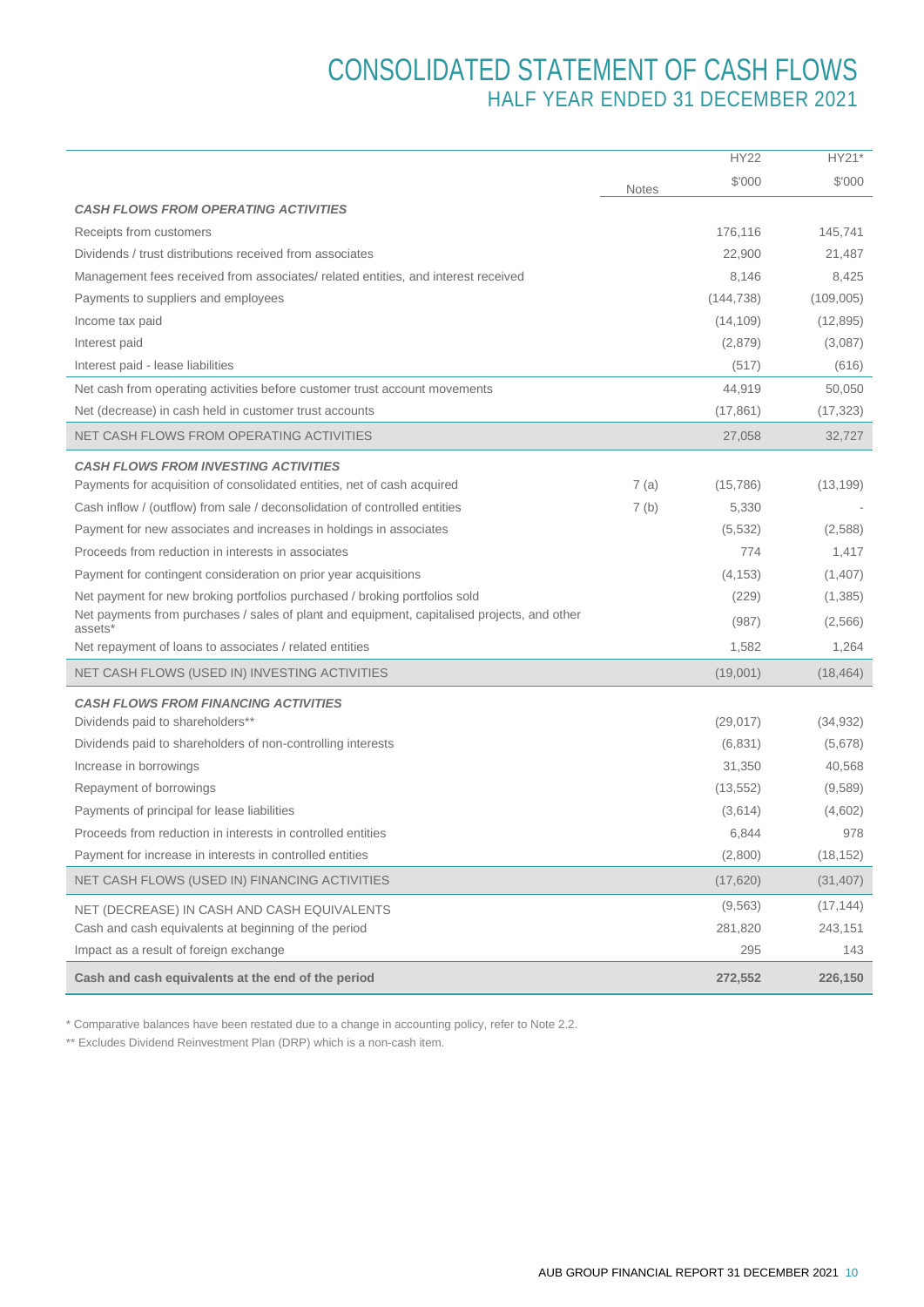### **1. CORPORATE INFORMATION**

The consolidated financial statements are those of AUB Group Limited (the parent 'Company') and all entities that AUB Group Limited controlled (together the 'Group') during the year and at the reporting date.

The interim financial report of AUB Group Limited for the six months ended 31 December 2021 was authorised for issue in accordance with a resolution of the directors on 22 February 2022.

AUB Group Limited is a for profit company limited by shares incorporated in Australia whose shares are publicly traded on the Australian Securities Exchange.

The principal activities during the year of entities within the consolidated Group were the provision of services across Australia and New Zealand for insurance broking, agency, and distribution of ancillary products within the support services businesses.

The registered office and principal place of business of the Company is Level 14, 141 Walker Street, North Sydney NSW 2060, Australia.

### **2.1 SUMMARY OF SIGNIFICANT ACCOUNTING POLICIES**

#### **a) Basis of preparation of the financial report**

The general purpose condensed financial report for the half year ended 31 December 2021 has been prepared in accordance with AASB 134 "Interim Financial Reporting". Compliance with AASB 134 ensures compliance with IAS 34 "Interim Financial Reporting" as issued by the International Accounting Standards Board. The financial report has been prepared on a historical cost basis, except where otherwise stated.

The financial report is presented in Australian dollars (\$) and all values are rounded to the nearest \$1,000 (where rounding is applicable), unless otherwise stated, under the option available to the Company under ASIC instrument "Rounding in Financial / Directors' Reports" 2016/191. The functional currency of the Group and all segments other than New Zealand is Australian Dollars. The New Zealand segment's functional currency is New Zealand dollars.

The financial statements have been prepared on a going concern basis.

There are no changes to significant accounting judgements, estimates and assumptions from those used at 30 June 2021. The accounting policies adopted in the preparation of the financial report are consistent with those of the previous financial year and corresponding interim reporting period except new and amended accounting standards which came into effect on 1 July 2021, which are detailed in Note 2.2.

Certain comparative information has been revised in this financial report to conform with the current period's presentation.

The half year financial report does not include all notes of the type normally included within the annual financial report and therefore cannot be expected to provide as full an understanding of the financial performance, financial position and financing and investing activities of the consolidated group as the full financial report. It should be read in conjunction with the Group's annual consolidated financial statements as at 30 June 2021.

#### *Fair value*

The carrying value of most of the Group's financial assets and financial liabilities approximate their fair value due to their short

term nature. There were no material differences between the book value and the fair value of the Group's financial assets and **liabilities** 

Please refer to the Group's Annual Consolidated Financial Statements as at 30 June 2021 for further information on the Group's measurement of fair value of recognised assets and liabilities, and their classification in the fair value hierarchy.

#### **b) Significant accounting judgements, estimates and assumptions**

The preparation of the financial statements requires management to make judgements, estimates and assumptions that affect the reported amounts in the financial statements. Management continually evaluates its judgements and estimates in relation to assets, liabilities, contingent liabilities, revenue and expenses. Management bases its judgements and estimates on historical experience and on other various factors it believes to be reasonable under the circumstances, the result of which form the basis of the carrying values of assets and liabilities that are not readily apparent from other sources. Actual results may differ from these estimates under different assumptions and conditions.

Management has identified the following critical accounting policies for which significant judgements, estimates and assumptions are made. Actual results may differ from these estimates under different assumptions and conditions and may materially affect financial results or the financial position reported in future periods.

Further details of the nature of these assumptions and conditions are found in the relevant notes to the financial statements.

The carrying amounts of certain assets and liabilities are often determined based on estimates and assumptions of future events. The key estimates and assumptions that have a significant risk of causing a material adjustment to the carrying amounts of certain assets and liabilities within the next annual reporting period are:

#### *Impairment of goodwill / intangibles and investments in associates*

The Group determines whether goodwill is impaired at least on an annual basis and for any identifiable intangibles and investments in associates that have an indicator of impairment. This requires an estimation of the recoverable amount of the cash-generating units to which the goodwill is allocated. COVID-19 was considered in our assessment of (1) EBIT market multiples, (2) required return on equity in relation to discounted cash flow (DCF) models and (3) future cash flow projections in DCF models. The assumptions used in this estimation of recoverable amount and the carrying amount of goodwill are discussed in Note 14 to the Group's Annual report as at 30 June 2021. At half year the Group performs a review of impairment indicators.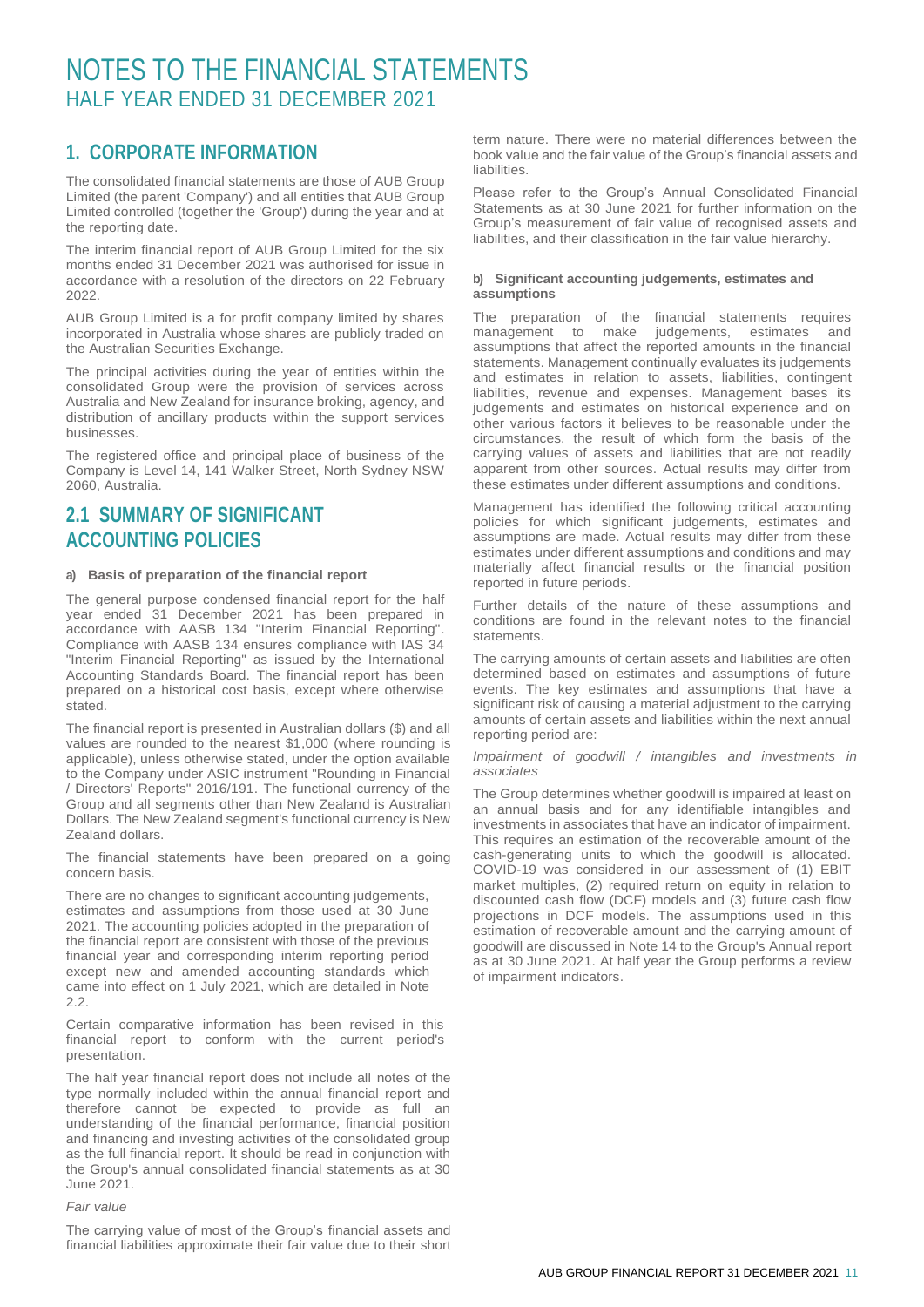### **2.1 SUMMARY OF SIGNIFICANT ACCOUNTING POLICIES (continued)**

#### *Measurement of contingent considerations*

The Group recognises contingent consideration is at fair value through profit or loss. Contingent considerations terms vary between transactions but generally involves either (1) an EBIT or revenue (fixed) performance hurdle (generally 2-3 years) post the acquisition date (i.e. high water mark) or (2) future dated (generally 2-3 years) EBIT or revenue times a fixed multiples less historic payments made.

See Note 7 further details on current year transactions.

#### *Re-estimation of put options financial liability*

A financial liability has been recognised representing an estimate of the value the Group could be required to pay on the future exercise by holders of put options over noncontrolling interests. The Group re-estimates the put options financial liability at the reporting date, taking into account the estimated future outcomes for income or profit, on which the purchase price will be determined. Generally this involves projecting the EBIT of the entity to the first exercise date multiplied by the expected EBIT multiple and projected net debt (based on known information and the company's gearing targets). Historical trends and any relevant external factors are taken into account in determining the likely outcome.

#### *Expected credit loss - COVID-19*

Whilst the subsidiaries and associates of the Group are diversified across industry sectors and customer segments, there may be some limited cases of customers experiencing short to medium term liquidity issues due to COVID-19. This may increase the risk of non-collectability in particular in relation to policies where customers are not required to maintain insurance under a legislative instrument or those industry sectors and customers that are significantly impacted by COVID-19. See Note 11 to the Group's Annual Report as at 30 June 2021 for further details.

#### *Deferred tax assets*

Deferred tax assets (DTA) are recognised for deductible temporary differences when management considers that it is probable that future tax profits will be available to utilise those temporary differences. Judgement is required in relation to DTAs recognised in relation to carry forward losses. The future profitability of each entity or tax consolidation group (if a part of a tax consolidation group) needs to be assessed including where a capital loss is made, the probability of a future capital gain to offset the carry forward capital loss. See Note 5 to the Group's Annual Report as at 30 June 2021 for further details.

#### *Climate change*

Climate change is a material risk to the global economy including the insurance sector. As a result of an increased frequency and severity of climate related events the availability and cost of insurance coverage for some of our customers may be materially impacted.

Our decentralised operating approach and diversified investment strategy helps manage concentration risk to locations, industries, and products. As a result we are not materially exposed to industries expected to be significantly impacted by climate change.

There are opportunities for the Group to facilitate alternative insurance cover for customers impacted by climate change. There are also opportunities for the Group within new and emerging markets such as renewable energy.

### **2.2 CHANGES IN ACCOUNTING POLICIES AND DISCLOSURES**

The accounting policies and methods of computation are the same as those adopted at 30 June 2021 except new and amended accounting standards which came into effect on 1 July 2021, both of which are detailed below.

The 31 December 2021 financial statements, and respective notes to the financial statements have been prepared in accordance with the new and amended accounting standards. The accounting policies in the notes below have also been updated to reflect the new and amended accounting standards in effect during the year.

The Group has applied the following standards and amendments for the first time for the annual reporting period commencing 1 July 2021:

- Interest Rate Benchmark Reform Phase 2 (Amendments to IFRS 9, IAS 39, IFRS 7, IFRS 4 and IFRS 16)
- Covid-19-Related Rent Concessions beyond 30 June 2021 (Amendment to IFRS 16)

The amendments listed above did not have any material impact on the amounts recognised in prior periods and are not expected to significantly affect the current or future periods.

#### Software-as-a-Service (SaaS)

The International Financial Reporting Standards Interpretations Committee (IFRIC) has issued the following agenda decision which impacts SaaS arrangements.

*Configuration or customisation costs in a cloud computing arrangement (April 2021)* – this decision discusses whether configuration or customisation expenditure relating to SaaS arrangements can be recognised as an intangible asset and if not, over what time period the expenditure is expensed.

The Group adopted the new interpretation during the most recent annual report but after the release of the 31 December 2020 half year financials (i.e. the comparative). Prior to adopting the new interpretation the Group's accounting policy has historically been to capitalise all costs related to SaaS arrangements as intangible assets in the Statement of Financial Position. The adoption of the above agenda decision has resulted in a reclassification of these intangible assets to either a prepaid asset in the Statement of Financial Position or recognition as an expense in the Statement of Comprehensive Income.

The key impacts included a reduction in capitalised cost amortisation by \$0.38m and an increase to business technology and software costs by \$1.53m for the 6 months to 31 December 2020.

The comparative balances where indicated have been restated.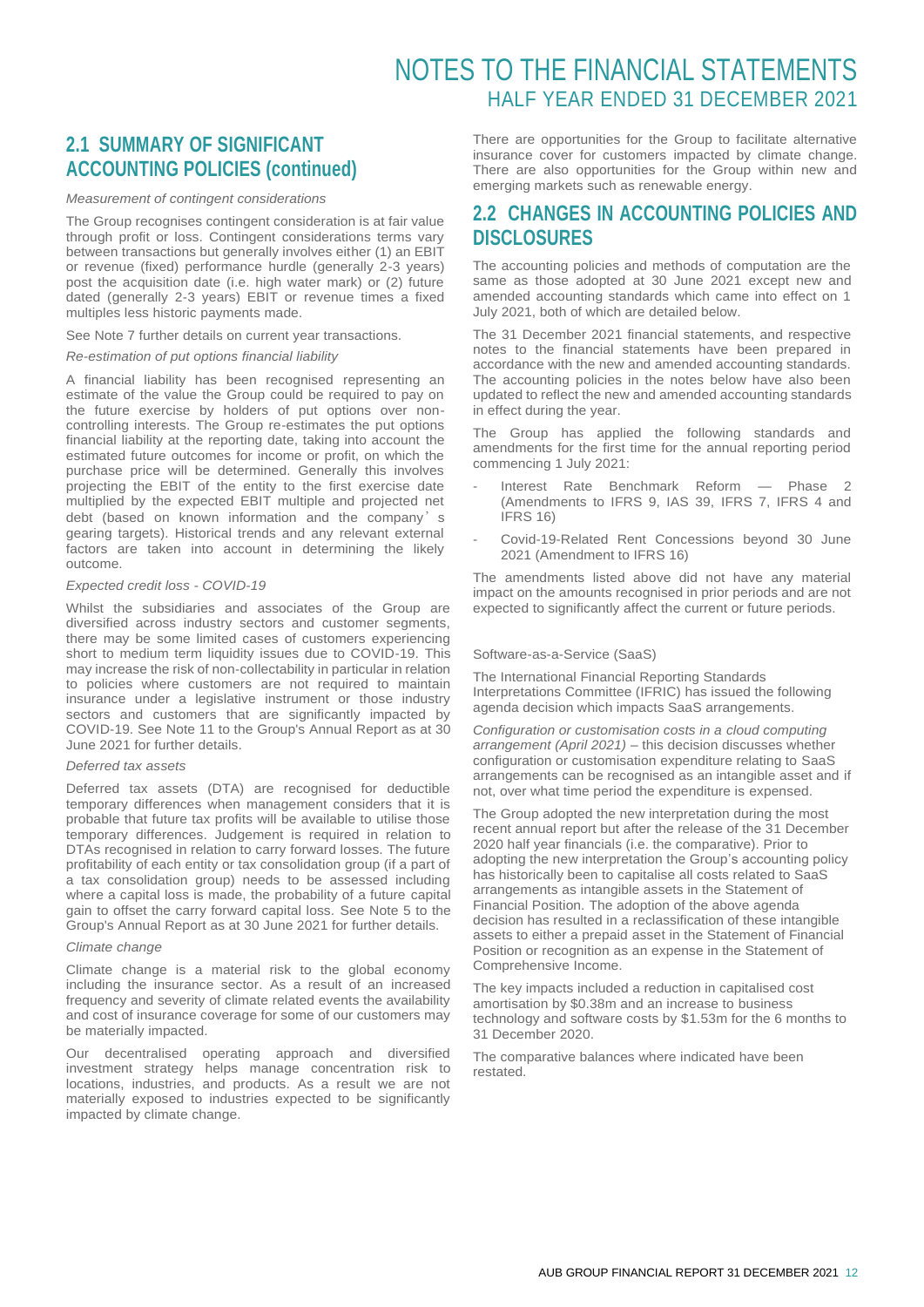### **3. OPERATING SEGMENTS**

The Group's corporate structure is organised into four business units which have been identified as separate reportable segments as follows:

- **1. Australian Broking**: assess the insurable risks and risk appetite of customers and sources relevant insurance products from insurers and underwriters which meets the needs of the customer. Post policy binding services primarily include claims handling services on behalf of the customer (claims preparation). Customers are generally comprised of Small and Medium Enterprise (SME) businesses, however services are also provided to large institutions and individuals.
- **2. Agencies:** assess risk profile and pricing of policies requested by brokers on behalf of the insurer across Australia and New Zealand. Post policy binding services primarily include claims handling services on behalf of the insurer (claims processing). Customers are generally comprised of brokers operating within the SME insurance industry sector. These entities do not incur or hold policy liability.
- **3. New Zealand Brokers:** provides broking services within the New Zealand market. Operations are centrally monitored and managed by AUB Group NZ head office. As a distinct overseas operation and investment, performance of the segment is separately monitored.
- **4. Support Services:** provides a diversified range of services to support the Broking, Agency, and New Zealand segments, and external clients. Services includes post claim rehabilitation, investigation, loss adjusting, legal, white labelling, Group captive insurance and AUB Group head office support. These sub segments are not individually reportable.

The support services segment includes the Health & Rehab\* and BizCover divisions.

Discrete financial information about each of these segments is reported to management on a regular basis and the operating results are monitored separately for the purposes of resource allocation and performance assessment.

As a result of organic growth and acquisitions, the Australian Agencies segment and the New Zealand segment have become separately reportable. Australian Broking, Australian Agencies, and New Zealand was previously reported in a single operating segment known as Insurance Intermediaries.

Due to the continued decline of the Risk Services entities as a proportion of the Group, the segment is no longer individually reportable and has been aggregated within the Support Service segment.

Each segment, except Support Services, contains entities which operate within a uniform regulatory environment, and contains similar characteristics in relation to customer profile and operational risks. Comparatives have been restated accordingly.

#### **Underlying Net Profit Before Tax**

Performance of segments are reviewed by Chief Operating Decision Maker ('CODM') on an Underlying net profit before tax (UNPBT) basis. UNPBT excludes the effects of non-recurring events or other items not representative of the underlying operations items of income and expenditure which do not represent the underlying performance of the Group and segments of the Group, such as restructuring costs, acquisition costs, fair value gain / losses, profits on sale, amortisation of broking registers and impairments. Such items are considered to be a result of non-recurring events or non-representative of the underlying operations of the Group and segments of the Group. UNPBT also excludes non-controlling interests to reflect the performance attributable to the shareholders of the Group.

\*Health and Rehab division ceased during the period on disposal of Altius Group Holdings Pty Ltd on 31 March 2021.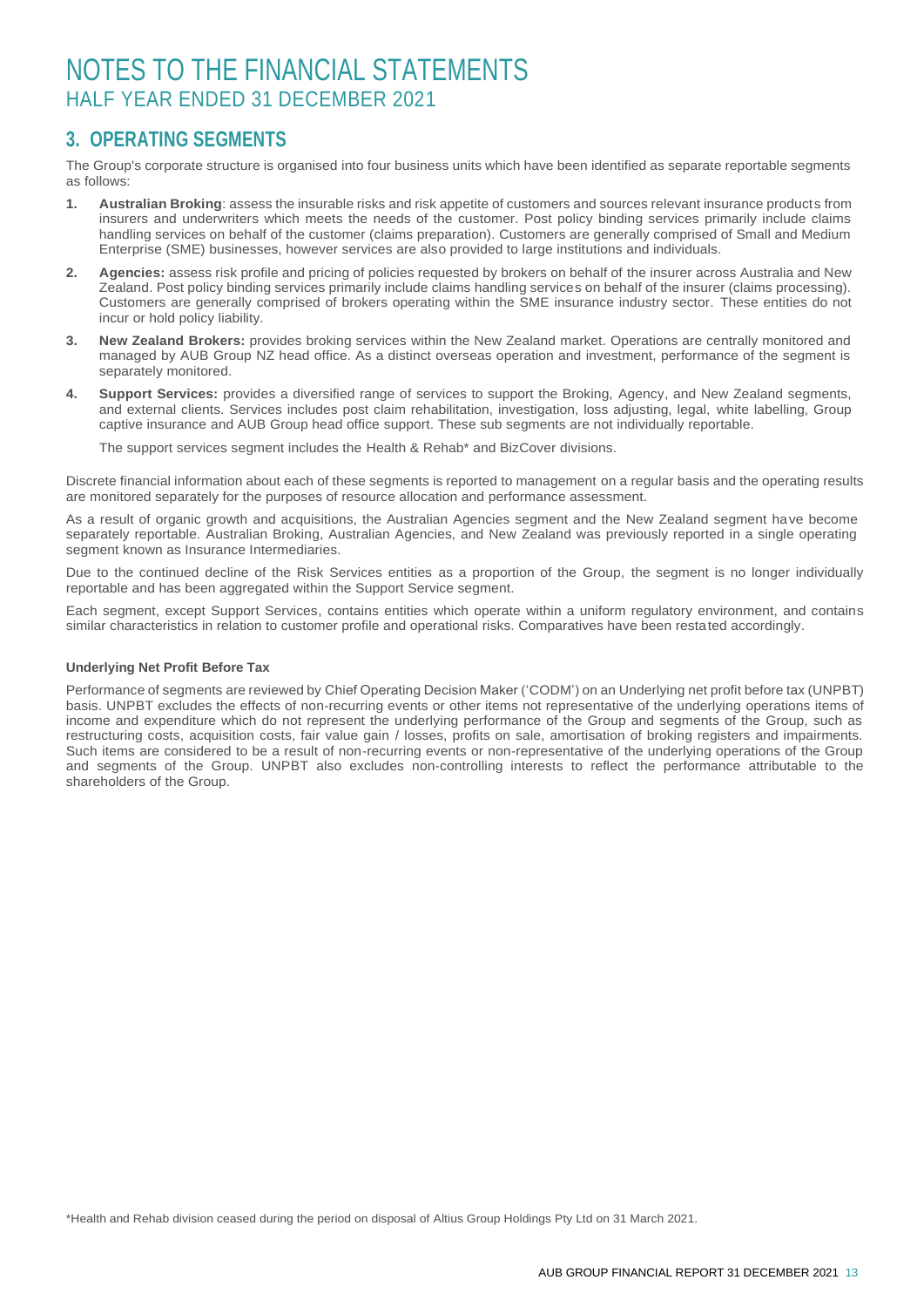### **3. OPERATING SEGMENTS (continued)**

UNPAT reconciles to the Profit after income tax attributable to equity holders of the parent (Reported NPAT) within the Statement of Comprehensive Income (SOCI) as follows:

|                                                                                                                                            |              | <b>HY22</b> | HY21*     |
|--------------------------------------------------------------------------------------------------------------------------------------------|--------------|-------------|-----------|
|                                                                                                                                            | <b>Notes</b> | \$'000      | \$'000    |
| Net Profit After Tax attributable to equity holders of the parent                                                                          | SOCI         | 29,684      | 23,241    |
| Add back / (less):                                                                                                                         |              |             |           |
| Share of amortisation of broking registers                                                                                                 |              | 5,520       | 5,649     |
| Adjustments to value of entities (to fair value) on the day they became controlled entities                                                |              | (8,868)     | (3,851)   |
| Remeasurement of put option liability (net of Interest unwind)                                                                             |              | 968         | 5,470     |
| Share of impairment charge<br>$\overline{\phantom{a}}$                                                                                     |              | 7,591       |           |
| Share of movements in contingent consideration, net of impairment charge<br>$\overline{\phantom{a}}$                                       |              |             | (280)     |
| (Profit) / loss on deconsolidation of controlled entities<br>$\overline{\phantom{a}}$                                                      |              | (3,079)     |           |
| Equity accounted profits not previously recognised<br>$\overline{\phantom{a}}$                                                             |              | (510)       |           |
| Share of profit from sale or dilution of interests in associates, controlled entities and broking<br>$\overline{\phantom{a}}$<br>portfolio |              | (1,695)     | (1,387)   |
| Share of impairment of the Right of Use Asset and Onerous Lease Expense                                                                    |              | 283         | 402       |
| Share of legal and due diligence costs                                                                                                     |              | 727         | 763       |
| <b>Underlying Net Profit After Tax</b>                                                                                                     |              | 30,621      | 30,007    |
| Represented by:                                                                                                                            |              |             |           |
| Underlying profit before tax                                                                                                               |              | 43,914      | 43,753    |
| Tax expense                                                                                                                                |              | (13, 293)   | (13, 746) |
| <b>Underlying Net Profit After Tax</b>                                                                                                     |              | 30,621      | 30,007    |

\* Comparative balance has been restated as a result of a change in accounting policy, refer to Note 2.2 for further information.

|                                                                                                                                                           |                |          | 6 months ended 31 December 2021 |                 |            |
|-----------------------------------------------------------------------------------------------------------------------------------------------------------|----------------|----------|---------------------------------|-----------------|------------|
|                                                                                                                                                           |                |          | <b>New</b>                      |                 |            |
|                                                                                                                                                           | Australian     |          | Zealand                         | Support         |            |
|                                                                                                                                                           | <b>Broking</b> | Agencies | <b>Brokers</b>                  | <b>Services</b> | Total      |
| <b>Segment Financial Performance</b>                                                                                                                      | \$'000         | \$'000   | \$'000                          | \$'000          | \$'000     |
| Inter-segment revenue*                                                                                                                                    | 1,007          |          |                                 | 903             | 1,910      |
| Revenue from external customers                                                                                                                           | 92,126         | 41.693   | 23,087                          | 49              | 156,955    |
| <b>Total revenue and other income</b>                                                                                                                     | 93,133         | 41,693   | 23,087                          | 952             | 158,865    |
| Share of Net Underlying Profits of Associates accounted for<br>using the equity method before amortisation on broking<br>registers and income tax expense | 20,486         | 1,371    | 851                             | 4,921           | 27,629     |
| <b>Total income</b>                                                                                                                                       | 113,619        | 43,064   | 23,938                          | 5,873           | 186,494    |
| <b>Less: Expenses</b><br>Total underlying cost to provide services and administrative<br>expenses**                                                       | (68, 229)      | (28,680) | (19, 163)                       | (10, 641)       | (126, 713) |
| Inter-segment expenses*                                                                                                                                   | (1,011)        |          | (899)                           |                 | (1, 910)   |
| Interest paid and other borrowing costs                                                                                                                   | (823)          |          | (6)                             | (2,083)         | (2,912)    |
| Non-controlling interest                                                                                                                                  | (5,243)        | (5, 479) | (323)                           | $\blacksquare$  | (11, 045)  |
| <b>Underlying Net Profit Before Tax</b>                                                                                                                   | 38,313         | 8.905    | 3,547                           | (6, 851)        | 43,914     |

\* Management fees and interest on loans are recognised as revenue within the Support services segment, and as an expense within other segments.

\*\*Excludes non operating expenses, refer to preceding table for reconciliation between statutory profit and underlying profit before tax.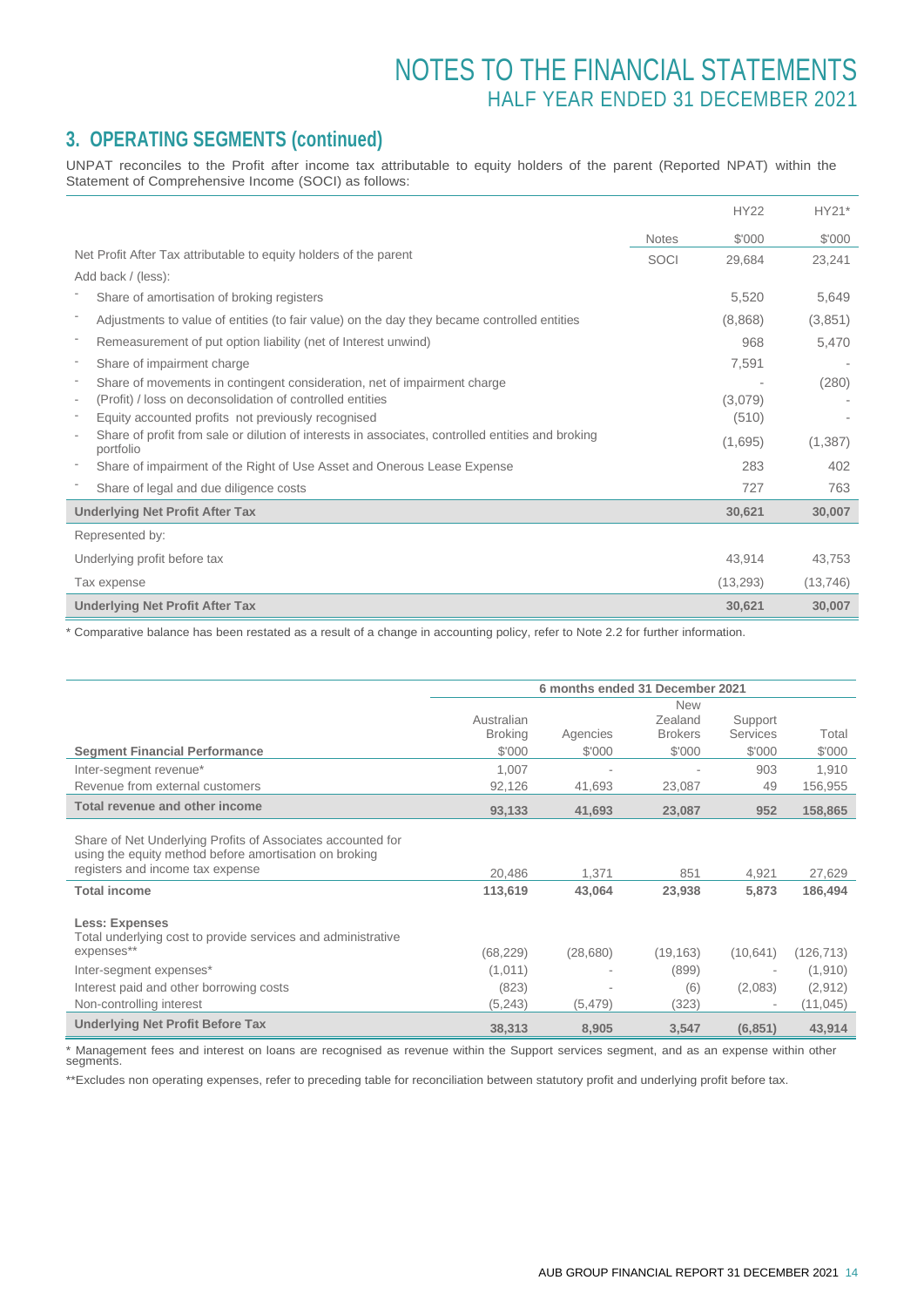### **3. OPERATING SEGMENTS (continued)**

|                                                                                                                                                           |                                  |                    | 6 months ended 31 December 2020                   |                                |                 |
|-----------------------------------------------------------------------------------------------------------------------------------------------------------|----------------------------------|--------------------|---------------------------------------------------|--------------------------------|-----------------|
| <b>Segment Financial Performance</b>                                                                                                                      | Australian<br>Broking*<br>\$'000 | Agencies<br>\$'000 | <b>New</b><br>Zealand<br><b>Brokers</b><br>\$'000 | Support<br>Services*<br>\$'000 | Total<br>\$'000 |
| Inter-segment revenue**                                                                                                                                   |                                  |                    |                                                   |                                |                 |
|                                                                                                                                                           | 919                              |                    |                                                   | 2,078                          | 2,997           |
| Revenue from external customers                                                                                                                           | 84,448                           | 23,022             | 21,143                                            | 21,186                         | 149,799         |
| Total revenue and other income                                                                                                                            | 85,367                           | 23,022             | 21,143                                            | 23,264                         | 152,796         |
| Share of Net Underlying Profits of Associates accounted for<br>using the equity method before amortisation on broking<br>registers and income tax expense | 20,833                           | 1,486              | 809                                               | 4,333                          | 27,461          |
| <b>Total income</b>                                                                                                                                       | 106,200                          | 24,508             | 21,952                                            | 27,597                         | 180,257         |
| <b>Less: Expenses</b>                                                                                                                                     |                                  |                    |                                                   |                                |                 |
| Total underlying cost to provide services and administrative<br>expenses***                                                                               | (60, 884)                        | (18, 641)          | (15, 467)                                         | (24, 856)                      | (119, 848)      |
| Inter-segment expenses**                                                                                                                                  | (1,209)                          | (938)              | (850)                                             |                                | (2,997)         |
| Interest paid and other borrowing costs                                                                                                                   | (360)                            | (5)                | (207)                                             | (2, 552)                       | (3, 124)        |
| Non-controlling interest                                                                                                                                  | (8, 763)                         | (55)               | (961)                                             | (756)                          | (10, 535)       |
| <b>Underlying Net Profit Before Tax</b>                                                                                                                   | 34,984                           | 4,869              | 4,467                                             | (567)                          | 43,753          |

\* Comparative restated to include BizCover Pty Limited within Support Services segment, previously within Australian Broking. The comparative balance has also been restated as a result of a change in accounting policy, refer to Note 2.2 for further information.

\*\* Management fees and interest on loans are recognised as revenue within the Support services segment, and as an expense within other segments.

\*\*\*Excludes non operating expenses, refer to preceding table for reconciliation between statutory profit and underlying profit before tax. The comparative balance has been restated as a result of a change in accounting policy, refer to Note 2.2 for further information.

#### **Segment Non-Current Assets**

The total of non-current assets other than financial instruments and deferred tax assets are provided in the following graphs. The measurement of segment non-current assets follows the accounting policies of the Group.



Australian Broking Australian Agencies New Zealand Bupport Services

Intangible assets such as goodwill, and investment in associates have been presented within the segment the respective underlying operations is contained.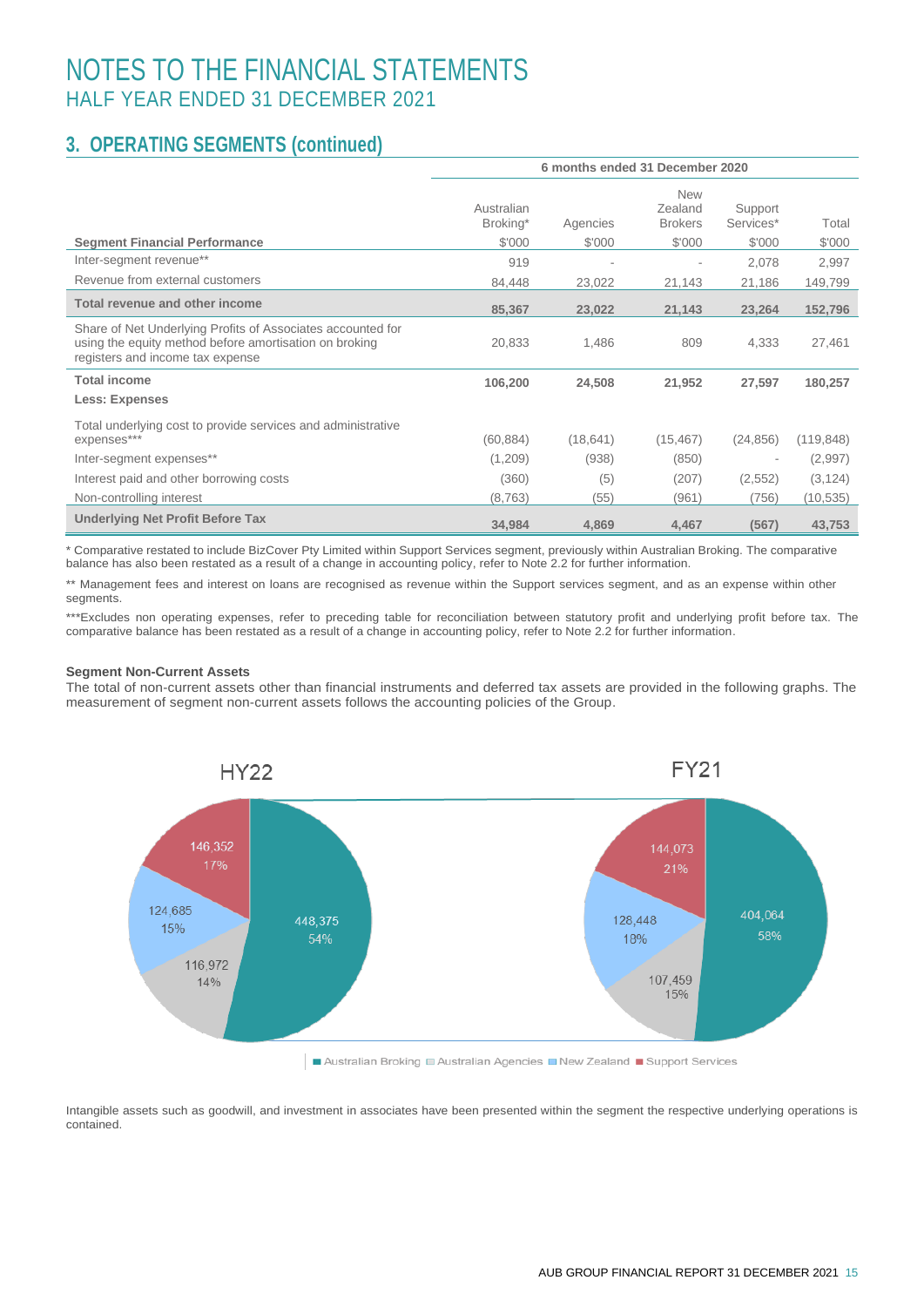### **4. REVENUE AND EXPENSES**

The Group will recognise as revenue the amount of the transaction price that is allocated to the performance obligation, excluding any amounts highly probable of significant reversal, when the performance obligation has been satisfied.

Expenses including salaries and wages, business technology and software costs, insurance, advertising and marketing, and interest are recognised as incurred or as services are provided to the Group.

For further information on the Group's policies, please refer to the 2021 Annual Report.

|      |                                                                                                          | <b>HY22</b> | <b>HY21</b> |
|------|----------------------------------------------------------------------------------------------------------|-------------|-------------|
|      |                                                                                                          | \$'000      | \$'000      |
| i)   | Revenue from contracts with customers                                                                    |             |             |
|      | Commission, brokerage and fee Income                                                                     | 146,341     | 138,856     |
|      | Other revenue                                                                                            | 10,235      | 10,395      |
|      | Total revenue from contracts with customers                                                              | 156,576     | 149,251     |
|      |                                                                                                          |             |             |
|      | Recognised at a point in time                                                                            | 146,811     | 107,230     |
|      | Recognised over time                                                                                     | 9,765       | 42,021      |
|      |                                                                                                          |             |             |
| ii)  | Share of profit of associates                                                                            |             |             |
|      | Share of associates profits after tax but before amortisation                                            | 21,288      | 21,724      |
|      | Amortisation of intangibles - Associates                                                                 | (3,322)     | (3, 533)    |
|      | Total share of profit of associates                                                                      | 17,966      | 18,191      |
|      | Share of profit of associates are recognised using the equity accounted method.                          |             |             |
|      |                                                                                                          |             |             |
| iii) | Cost to provide services and administrative expenses                                                     |             |             |
|      | Salaries and wages                                                                                       | 79,245      | 82,490      |
|      | Business technology and software costs*                                                                  | 8,769       | 8,391       |
|      | Commission expense                                                                                       | 9,572       | 7,131       |
|      | Amortisation / impairment of right of use asset and rent expense                                         | 4,729       | 5,935       |
|      | Amortisation of broking registers                                                                        | 4,742       | 4,971       |
|      | Amortisation of capitalised project costs*                                                               | 297         | 106         |
|      | Depreciation                                                                                             | 1,097       | 1,368       |
|      | Insurance                                                                                                | 6,776       | 4,675       |
|      | Advertising, marketing and travel costs                                                                  | 3,046       | 3,116       |
|      | Legal fees / acquisition costs                                                                           | 1,947       | 866         |
|      | Other expenses                                                                                           | 10,503      | 9,194       |
|      | Total cost to provide services and administrative expenses                                               | 130,723     | 128,243     |
|      |                                                                                                          |             |             |
| iv)  | Adjustments to carrying value                                                                            |             |             |
|      | Adjustment to contingent consideration on acquisitions                                                   |             | 314         |
|      | Remeasurement of put option liability                                                                    | (870)       | (5, 372)    |
|      | Impairment to carrying value of associates and goodwill                                                  | (8,500)     |             |
|      | Fair value adjustment relating to the carrying value of associates and goodwill                          | 8,922       | 3,851       |
|      | Total adjustments to carrying value                                                                      | (448)       | (1,207)     |
|      |                                                                                                          |             |             |
| V)   | Profit from sale or dilution of interests in controlled entities, associates and<br>insurance portfolios |             |             |
|      | Profit on sale of controlled entities leading to deconsolidation                                         | 3,788       |             |
|      | Profit from sale or dilution of interests in associates, controlled entities and broking                 |             |             |
|      | portfolios                                                                                               | 1,687       | 1,046       |
|      | Total profit from sale or dilution of interests in controlled entities and broking portfolios            | 5,475       | 1,046       |

1 cash generating unit within the New Zealand segment was assessed to be impaired during the current year by \$8.50m. The primary driver for the impairment was due to the loss of key brokers and in turn expected lower client retention.

\* The comparative balance has been restated as a result of a change in accounting policy, refer to Note 2.2 for further information.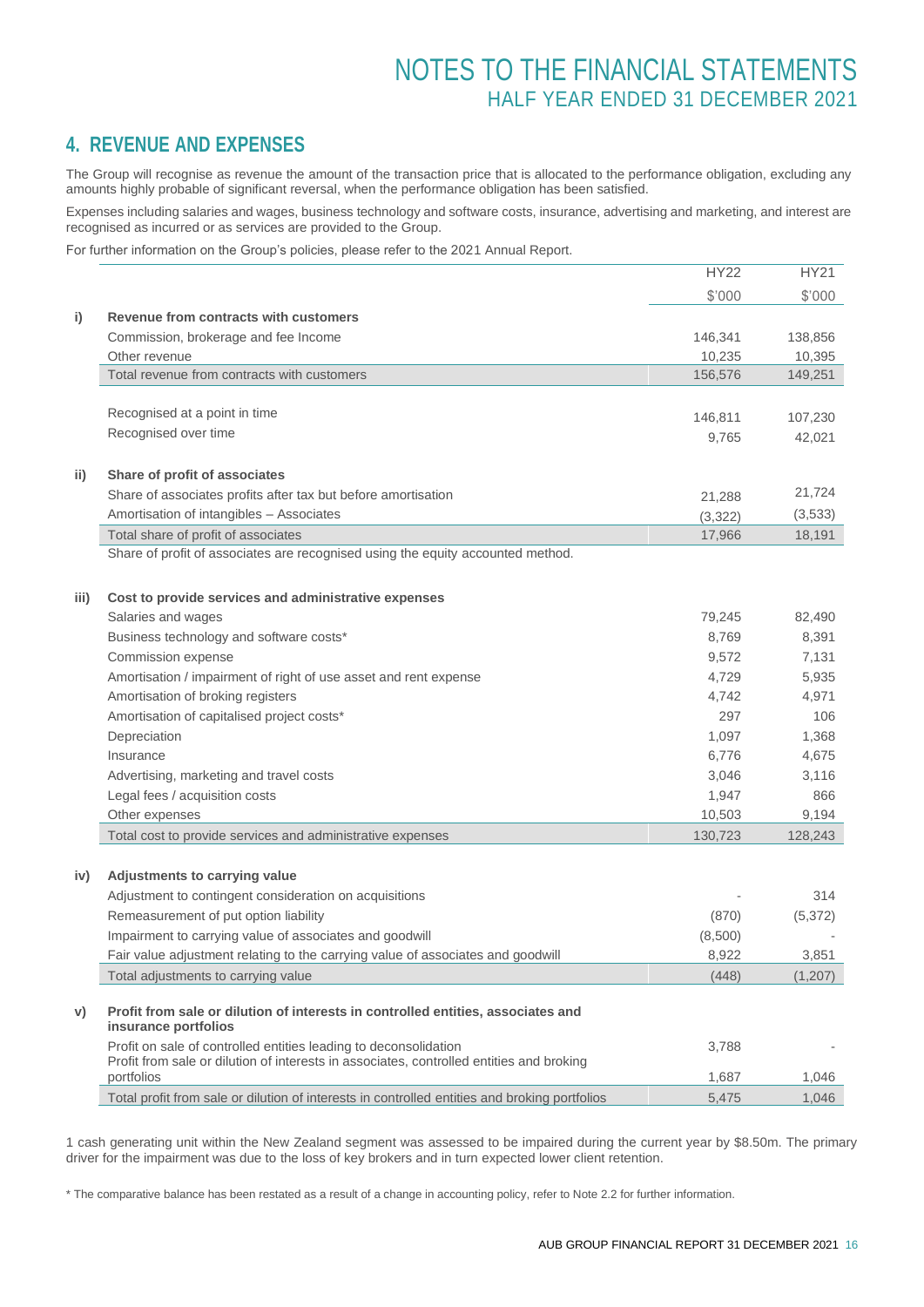### **5. DIVIDENDS PAID AND PROPOSED**

|                                                                                                                         | <b>HY22</b> | <b>HY21</b> |
|-------------------------------------------------------------------------------------------------------------------------|-------------|-------------|
|                                                                                                                         | \$'000      | \$'000      |
| Equity dividends on ordinary shares:                                                                                    |             |             |
| Dividends paid or recognised as a liability during the period                                                           |             |             |
| Interim franked dividend for financial year ended 30 June 2020 14.5 cents (payment was<br>deferred to 3 September 2020) |             | 10,701      |
| Final franked dividend for financial year ended 30 June 2020: 35.5 cents                                                |             | 26,216      |
| Final franked dividend for financial year ended 30 June 2021: 39.0 cents                                                | 29,017      |             |
| Total dividends paid/provided in current period                                                                         | 29,017      | 36,917      |
|                                                                                                                         |             |             |
| In addition to the above, dividends paid to non-controlling interests totalled \$6.83m<br>(HY21:\$5.68m).               |             |             |
| Dividends proposed and not recognised as a liability                                                                    |             |             |
| Interim franked dividend for financial year ended 30 June 2021: 16.0 cents                                              |             | 11,905      |
| Interim franked dividend for financial year ended 30 June 2022: 17.0 cents                                              | 12,658      |             |
|                                                                                                                         | 12,658      | 11,905      |
| The tax rate at which paid and proposed dividends have been franked is 30% (HY21: 30%).                                 |             |             |

The Dividend Reinvestment Plan (DRP) remains suspended and will not apply to the interim dividend.

### **6. INTEREST BEARING LOANS AND BORROWINGS**

#### **Group Borrowing facilities as at 31 December 2021**

The facilities are subject to financial undertakings and warranties typical of facilities of this nature and have sub-limits for various purposes including acquisitions.

AUB Group Limited secured a syndicated, multi-currency debt facility comprising Australia and New Zealand Banking Group Limited (ANZ) and Macquarie Bank Limited (Macquarie) for \$250m (30 June 2021: \$250m). This facility includes an advance in NZ\$ totaling NZ\$45m (2021: NZ\$45m). The debt facility was re-negotiated during the year to extend the facility to 6 January 2023 with mechanism for a one year extension on agreement of both parties.

In addition to the syndicated debt facility provided to AUB Group Limited, controlled entities within the group have also neg otiated other facilities with other banks.

During the current and prior periods, there were no defaults or breaches of terms and conditions of any of these facilities.

#### **Group gearing ratio**

The Group monitors capital using the gearing ratio. The gearing ratio is calculated as contingent considerations payable plus total borrowings of controlled entities and our share of total borrowings of associates divided by total equity.

| The gearing ratios at were as follows:                                                                  | <b>HY22</b> | <b>FY21</b> |
|---------------------------------------------------------------------------------------------------------|-------------|-------------|
| Debt to equity ratio                                                                                    | \$'000      | \$'000      |
| Interest bearing loans and borrowings - controlled entities                                             | 230.715     | 212,283     |
| Interest bearing loans, borrowings & contingent consideration payable - associates (AUB<br>Group share) | 26,189      | 17,543      |
| Contingent consideration payable                                                                        | 18.181      | 8,606       |
| Total debt                                                                                              | 275.085     | 238,432     |
| Total equity                                                                                            | 614,353     | 598,287     |
| Total equity and debt                                                                                   | 889,438     | 836,719     |
| Gearing ratio - total debt/(total equity and debt)                                                      | 30.93%      | 28.50%      |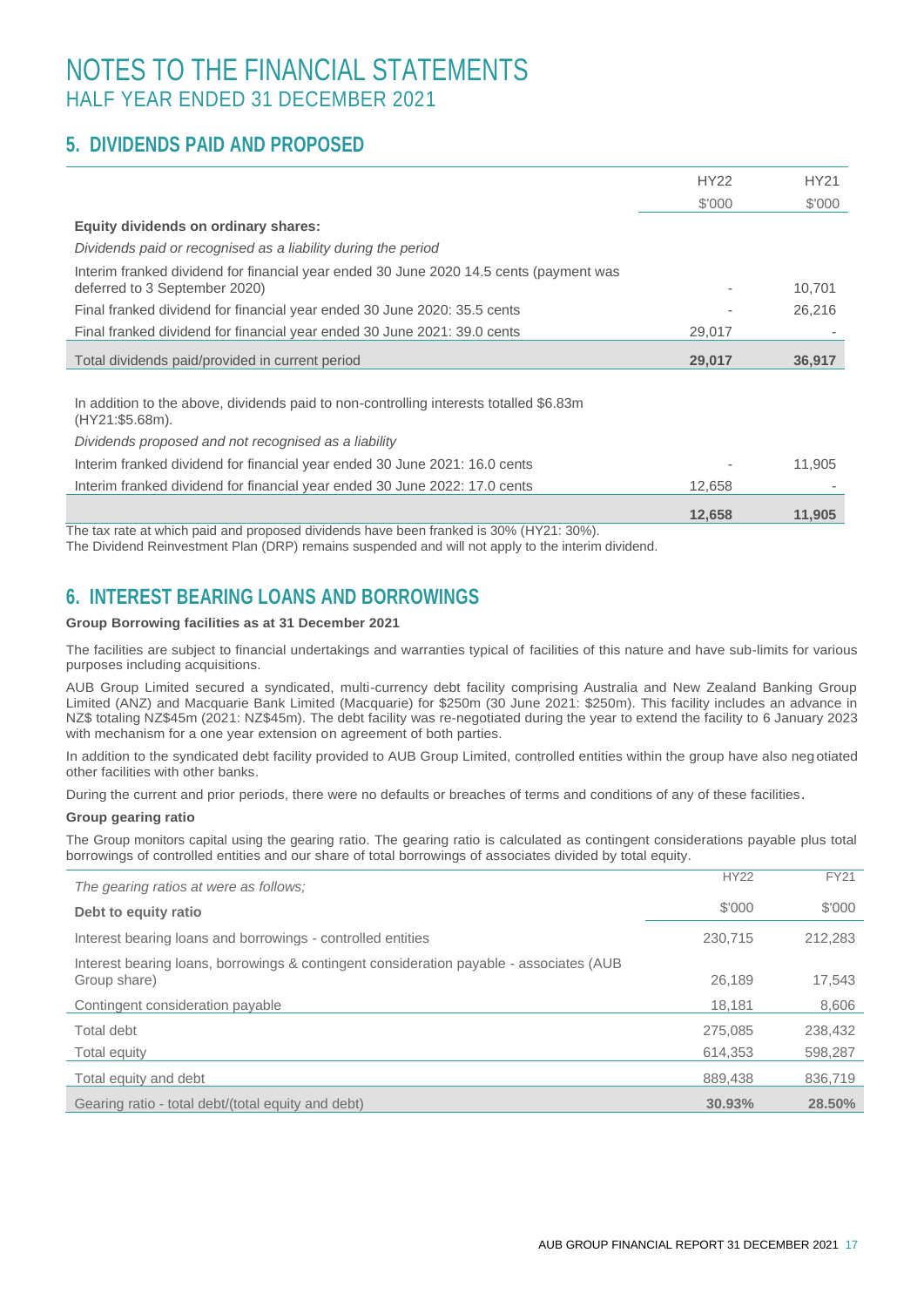### **7. BUSINESS COMBINATIONS AND TRANSACTIONS INVOLVING LOSS OF CONTROL**

#### **Business combinations**

j.

A major strategy of the Group is to acquire equity in insurance broking, underwriting agency and other insurance intermediary services businesses or portfolios. The terms of these acquisitions vary in line with negotiations with individual vendors but are structured to achieve the Group's benchmarks for return on investment.

The business combinations in the current period relate to insurance broking and agency businesses in Australia except Rosser Insurance Limited (Rosser) which is an agency incorporated in New Zealand.

For further information on the Group's policies, please refer to the 2021 Annual Report.

- *a) During the current period, the following transactions occurred:*
	- Effective 1 July 2021, the Group acquired a further 8.8% of HQ Insurance Brokers Pty Ltd (HQ). On this date the entity became a controlled entity of the Group, and the transaction resulted in a fair value gain on step up of \$7.73m.
	- Effective 1 October 2021, the Group acquired 100% of iaAnyware Unit Trust (iaAnyware) for \$18.15m cash plus estimated deferred consideration of \$11.85m. iaAnyware is a leading software platform business providing licensing of their proprietary software to brokers across Australia and New Zealand. The deferred consideration is based on estimated normalised EBIT in 2 years from the acquisition date and is uncapped.
	- Effective 1 October 2021, the Group acquired a further 40% of Rosser. On this date Rosser became a controlled entity of the Group, and the transaction resulted in a fair value gain on step up of \$1.19m.

The above acquisitions have been provisionally accounted for as the initial accounting for the business combinations are incomplete at the reporting date. The accounting will be completed within 12 months of the acquisition date.

| <b>Business Acquired</b>                                                | <b>Transaction</b><br>date(s) | <b>HY22</b>   | <b>FY21</b> |
|-------------------------------------------------------------------------|-------------------------------|---------------|-------------|
|                                                                         |                               | $% /$ \$ '000 | $\%$        |
| HQ Insurance Brokers Pty Ltd                                            | 01-Jul-21                     | 66.00         | 57.20       |
| iaAnyware Unit Trust                                                    | 01-Oct-21                     | 100.00        |             |
| Rosser Underwriting Limited*                                            | 01-Oct-21                     | 47.07         | 44.70       |
| R. J. Vaughan & Monaghan Pty Ltd                                        | 01-Oct-21                     | 70.00         |             |
| All other transactions                                                  | Various                       | Various       | Various     |
| Total consideration paid for all additional interest acquired           |                               | 44,738        |             |
| Less contingent/deferred consideration                                  |                               | (13, 484)     |             |
| Less shares issues by the Company                                       |                               |               |             |
| Less cash acquired                                                      |                               | (15, 468)     |             |
| Payments for acquisition of consolidated entities, net of cash acquired |                               | 15,786        |             |
| Goodwill arising on acquisition related to the Group                    |                               | 36,966        |             |
| Goodwill arising on acquisition relating to non-controlling interests   |                               | 10,527        |             |
| Total goodwill arising on acquisition                                   |                               | 47,493        |             |
| Other intangibles including deferred taxes                              |                               | 19,521        |             |
| Net increase in non-controlling interest                                |                               | 8,469         |             |

\* The Group's effective shareholding in the entity is less than 50%, but the Group assessed it still has control, as a subsidiary of the Group has more than 50% interest and rights in the entity.

The total Revenue and Net Profit After Tax recognised during 6 months ended 31 December 2021 in relation to the current period acquisitions were \$4.78m, and \$1.05m respectively. Had the entities been acquired at the beginning of the period ended 31 December 2021, the Revenue and Net Profits would have been \$7.52m and \$1.79m respectively.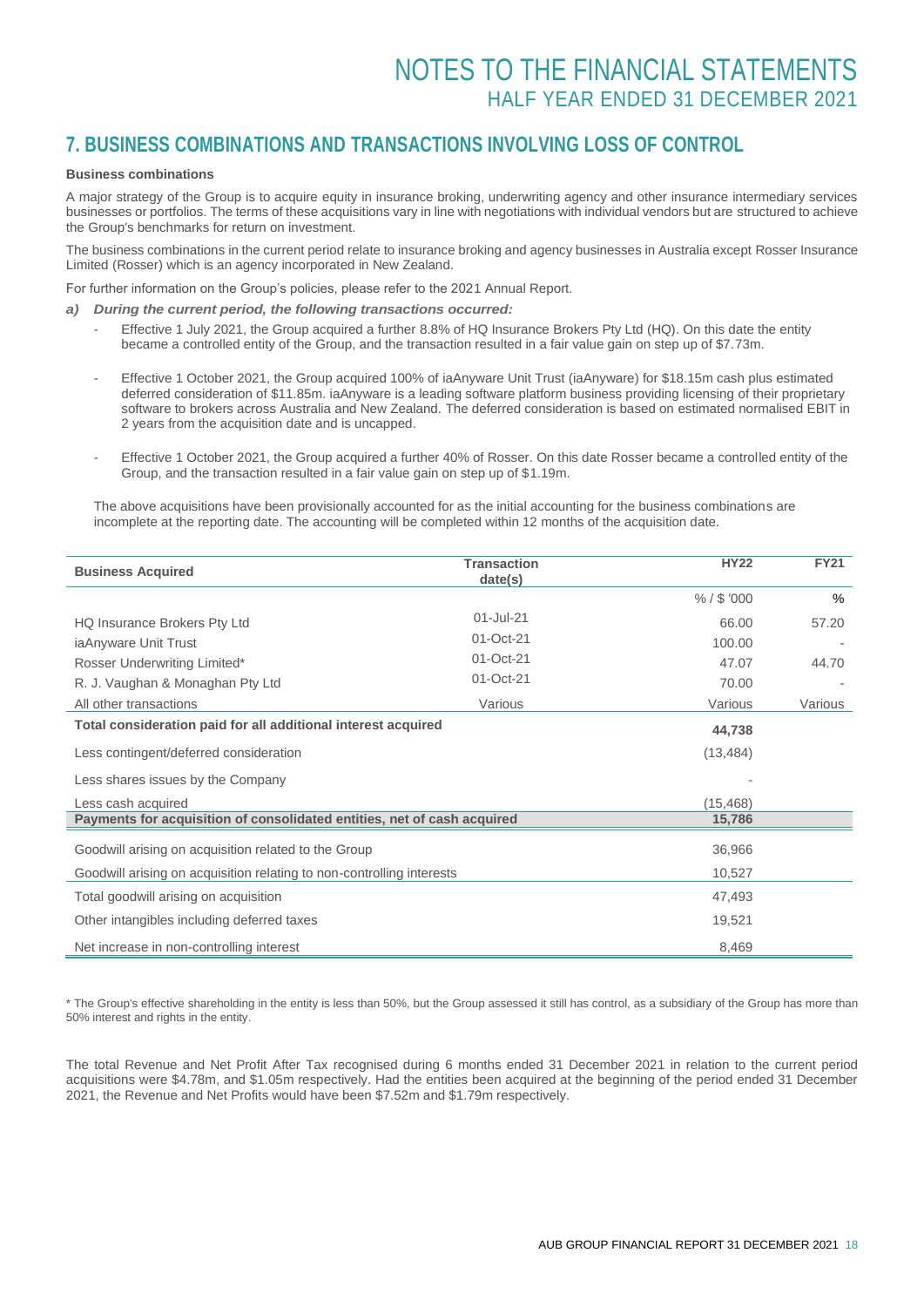### **7. BUSINESS COMBINATIONS AND TRANSACTIONS INVOLVING LOSS OF CONTROL (continued)**

#### **Loss of Control**

During the period there were no significant transactions which resulted in the Group losing control of any of its subsidiaries. The aggregate results of all transactions are outlined below. A gain on disposal of \$3.79m was recognised during the period.

| <b>Business Acquired</b>                                                | <b>Transaction date(s)</b> | <b>HY22</b>   | <b>FY21</b>   |
|-------------------------------------------------------------------------|----------------------------|---------------|---------------|
|                                                                         |                            | $% /$ \$ '000 | $\frac{0}{0}$ |
| All transactions                                                        | Various                    | Various       | Various       |
| Total consideration receipted to all additional interests disposed      |                            | 9,370         |               |
| Less deferred consideration                                             |                            | (377)         |               |
| Less non cash settled (share swap)                                      |                            | (3,393)       |               |
| Less cash disposed                                                      |                            | (270)         |               |
| Payments for acquisition of consolidated entities, net of cash acquired |                            | 5,330         |               |
| Total goodwill derecognised on disposal                                 |                            | (5,564)       |               |
| Total reduction in non-controlling interests                            |                            | (428)         |               |

### **8. INVESTMENT IN ASSOCIATES**

The Group's investments in its associates are accounted for under the equity method of accounting in the Consolidated Financial Statements. These are entities in which the Group has significant influence, and which are not controlled entities. The Group deems it has significant influence if it has more than 20% of the voting rights.

For further information on the Group's policies, please refer to the 30 June 2021 Annual Report.

Except the step up acquisitions of HQ and Rosser (refer to Note 7) which resulted in the entities ceasing to be associates of the Group (becoming controlled entities), there were no other significant transactions related to associates during the period.

**Other information in respect of associated entities which carry on business directly or through controlled entities**.

- a) The principal activity of each associate is insurance broking, except for associates owned by Austagencies Pty Ltd and Rosser Underwriting Limited in New Zealand which are agents for insurance underwriters and The Procare Group Pty Ltd which offers rehabilitation, investigation, and loss adjusting services.
- b) There have been no significant subsequent events affecting the associates' profits for the period.
- c) All associates, including unit trusts, were incorporated, or established in Australia, except for associates owned by AUB Group NZ Limited which is a controlled entity incorporated in New Zealand.

### **9. SHARES IN CONTROLLED ENTITIES**

New acquisition of controlled entities or transaction which lead to the Group obtaining or losing control in an entity during the current and previous period are disclosed in Note 7. The following transactions involve transactions between owners where there is no change in the control assessment.

#### *During the current period, the following transactions occurred:*

- AUB Group Limited disposed 100% of its shares of WRI Insurance Brokers Pty Ltd to CityCover (Aust) Pty Ltd (trading as Austbrokers Comsure), a controlled entity of the Group for \$9.85m. On this date AUB's interest in WRI diluted to 83.5%.
- There were no other significant transactions between owners during the period.

| Entity                           | <b>Transaction date(s)</b> | <b>HY22</b>   | <b>FY21</b> |
|----------------------------------|----------------------------|---------------|-------------|
| <b>Decrease in voting shares</b> |                            | $\frac{0}{0}$ | $\%$        |
| WRI Insurance Brokers Pty Ltd    | $1-Oct-21$                 | 83.5%         | 100         |
| All other transactions           | Various                    | Various       | Various     |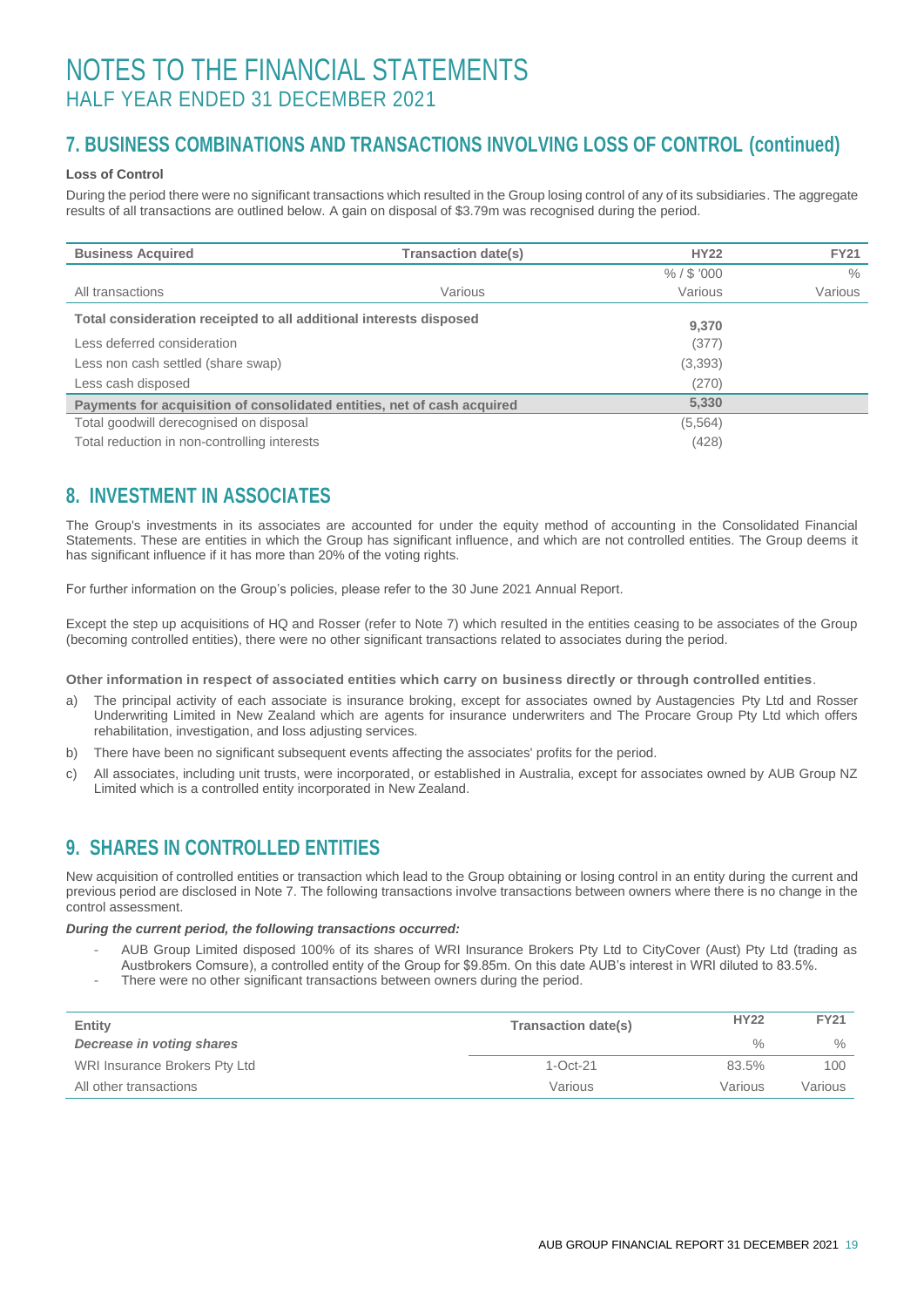### **10. ISSUED CAPITAL**

|                                                                    | <b>HY22</b>    | <b>FY21</b> |
|--------------------------------------------------------------------|----------------|-------------|
|                                                                    | \$'000         | \$'000      |
| Issued capital opening balance                                     | 266,659        | 258,947     |
| Issued capital under dividend reinvestment plan                    | $\overline{a}$ | 2,108       |
| Issue of shares                                                    |                | 5,604       |
| Issued capital closing balance                                     | 266,659        | 266,659     |
|                                                                    | Shares No.     | Shares No.  |
| Number of shares on issue (ordinary shares fully paid)             | 74,459,057     | 74,403,507  |
|                                                                    |                |             |
| Movements in number of shares on issue                             |                |             |
| Beginning of the financial period                                  | 74,403,507     | 73,818,757  |
| Number of shares issued during period - dividend reinvestment plan |                | 138,835     |
| Issue of shares                                                    |                | 428,566     |
| Number of shares issued during period - options exercised          | 55,550         | 17,349      |
| Total shares on issue                                              | 74,459,057     | 74,403,507  |
| Weighted average number of shares on issue at end of period        | 74,418,904     | 74,265,626  |
|                                                                    |                |             |

Ordinary shares have the right to receive dividends and, in the event of winding up the company, to participate in the proceeds from the sale of all surplus assets in proportion to the number of and amounts paid up on shares held.

Ordinary share capital is recognised at the fair value of the consideration received by the company, net of issue costs.

Ordinary shares entitle their holder to one vote, either in person or by proxy, at a meeting of the company.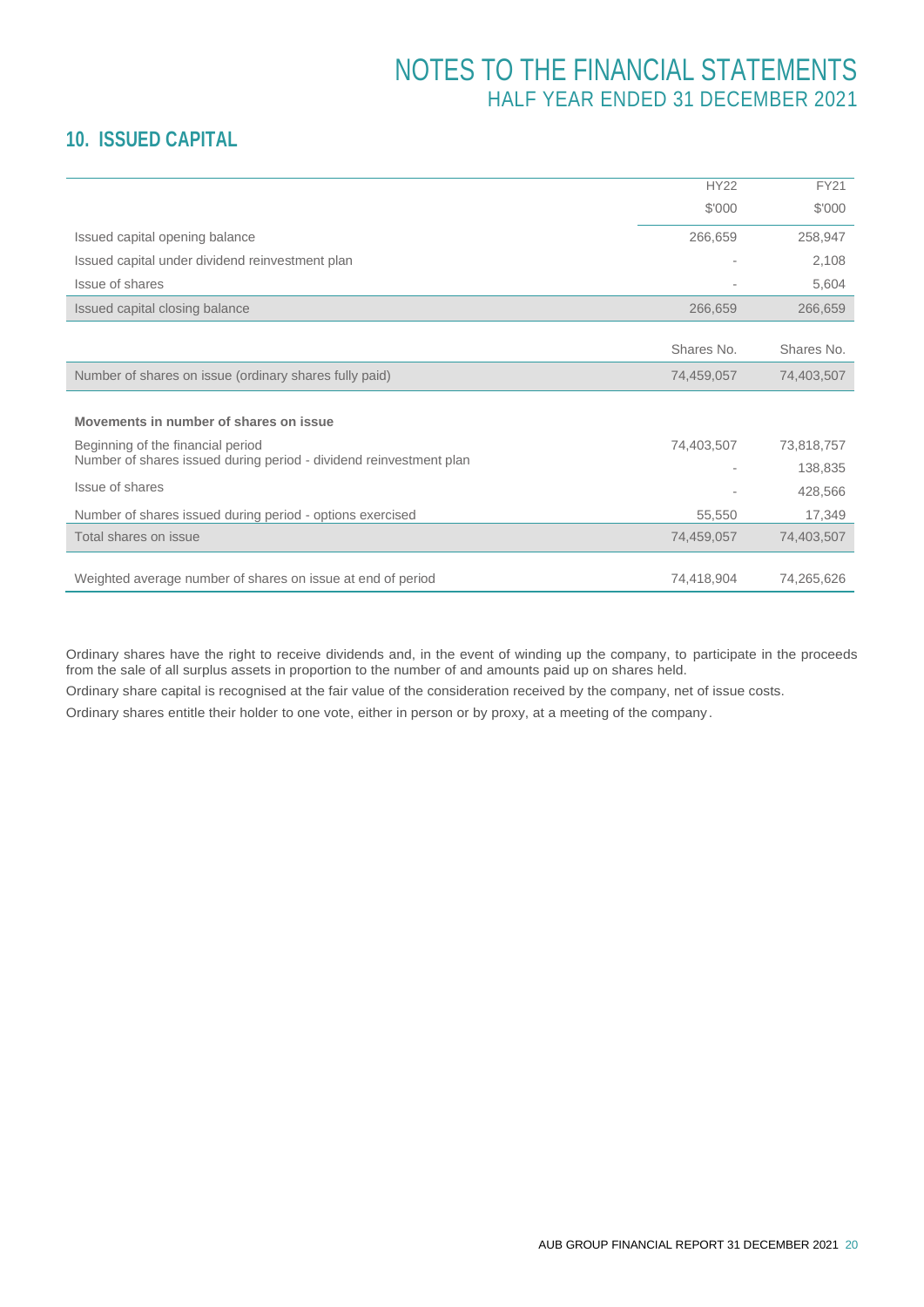### **11. SHARE BASED PAYMENT PLANS**

The Group provides benefits to employees (including Executive Directors) of the Group in the form of share based payments, whereby employees render services in exchange for shares or rights over shares ('equity-settled transactions'). For further information on the Group's policies, please refer to the 2021 Annual Report.

#### **New options issued**

Performance options are granted to senior executives by the ultimate parent entity, AUB Group Limited.

The share based payments expense is recognised in the Consolidated Statement of Profit and Loss.

The following share options were granted during the year:

- 53,277 performance options granted to the CEO with similar hurdles as prior year performance options granted.
- 29,302 performance options granted to the CFO with similar hurdles as prior year performance options granted.
- 62,300 performance options granted to other senior executives with similar hurdles as prior year performance options granted.
- 38,748 performance options granted in relation to FY21 (incorrectly not issued in November 2020) to other senior executives with similar hurdles as prior year performance options granted.
- 508,388 Share Appreciation Rights granted to the CEO, see further details below.
- 254,194 Share Appreciation Rights granted to the CFO, see further details below.
- 254,194 Share Appreciation Rights granted to other senior executives, see further details below.

#### **Share Appreciation Rights (SARs)**

Key terms of the SARs are as follows:

- SARs entitle the executive to receive shares equal in value to the difference between the initial VWAP and the conversion price at the end of the five-year performance period.
	- Initial VWAP means \$20.33, being the VWAP of the shares traded on the ASX over the 60 trading days prior to 1 July 2021 (the first day of the Performance Period).
	- Conversion Price means the VWAP of the shares traded on the ASX over the 60 trading days prior to 30 June 2026.
- Five-year performance period, but with a further post exercise holding lock of two years. The five-year performance period is intentionally longer than the LTI Plan period and the two-year holding lock is designed to act as an additional mechanism with executives having additional AUB Group equity ownership.
- SARs will be tested against a compound annual growth rate (CAGR) of the EPS of the Company during the five-year performance period 1 July 21 to 30 June 2026 –vesting targets in line with table below.
	- The base underlying EPS at 30 June 2021 was 87.93 cents per share.
- Vesting will require stretch performance exceeding regular LTI plan maximum, as well as peer LTI maximum, together with 5 years of ongoing employment from 1 July 2021.

| <b>CAGR of Underlying EPS</b>      | <b>Vesting level of SARS</b>                        |
|------------------------------------|-----------------------------------------------------|
| 14% or more                        | 100%                                                |
| Greater than 12% but less than 14% | Pro rata straight line vesting between 25% and 100% |
| 12%                                | 25%                                                 |
| Less than $12\%$                   | 0%                                                  |

### **12. SUBSEQUENT EVENTS**

On 22 February 2022, the Directors of AUB Group Limited determined an interim dividend on ordinary shares in respect of the 2022 financial year. The total amount of the dividend is \$12.66m which represents a fully franked dividend of 17.0 cents per share. The dividend has not been provided for in the 31 December 2021 financial statements.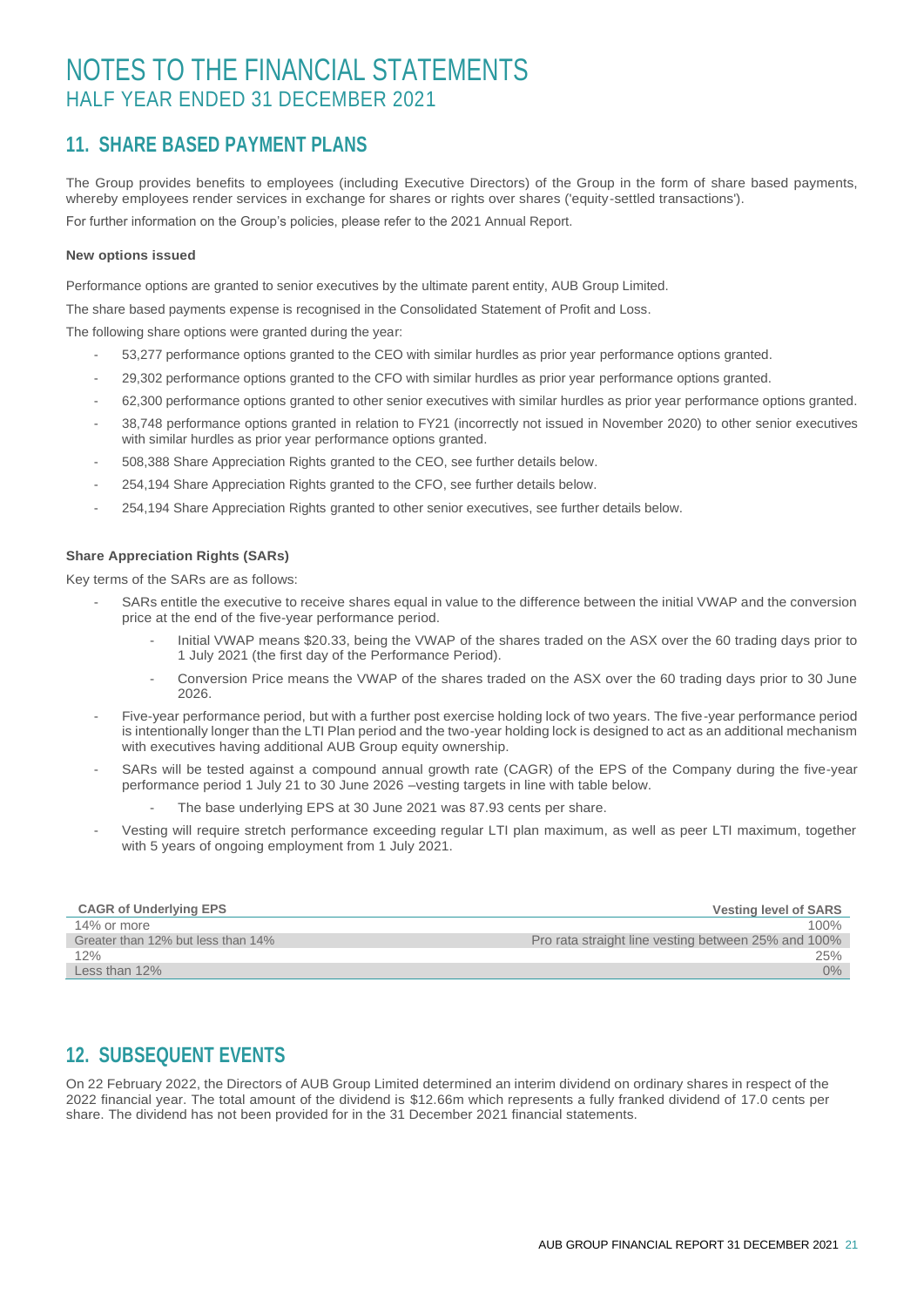## DIRECTORS DECLARATION HALF YEAR ENDED 31 DECEMBER 2021

In accordance with a resolution of the directors of AUB Group Limited, we state that:

In the opinion of the directors:

- (a) The financial statements and notes of the consolidated entity are in accordance with the *Corporations Act 2001,* including:
	- i. giving a true and fair view of the consolidated entity's financial position as at 31 December 2021 and of its performance for the 6 month period ended on that date;
	- ii. complying with Australian Accounting Standard AASB 134 *Interim Financial Reporting* and the *Corporations Regulations 2001*;
- (b) there are reasonable grounds to believe that the Company will be able to pay its debts as and when they become due and payable.

On behalf of the Board

Le.

D.C. Clarke Chair Sydney, 22 February 2022

Wike Emmet

M. P. C. Emmett Chief Executive Officer and Managing Director Sydney, 22 February 2022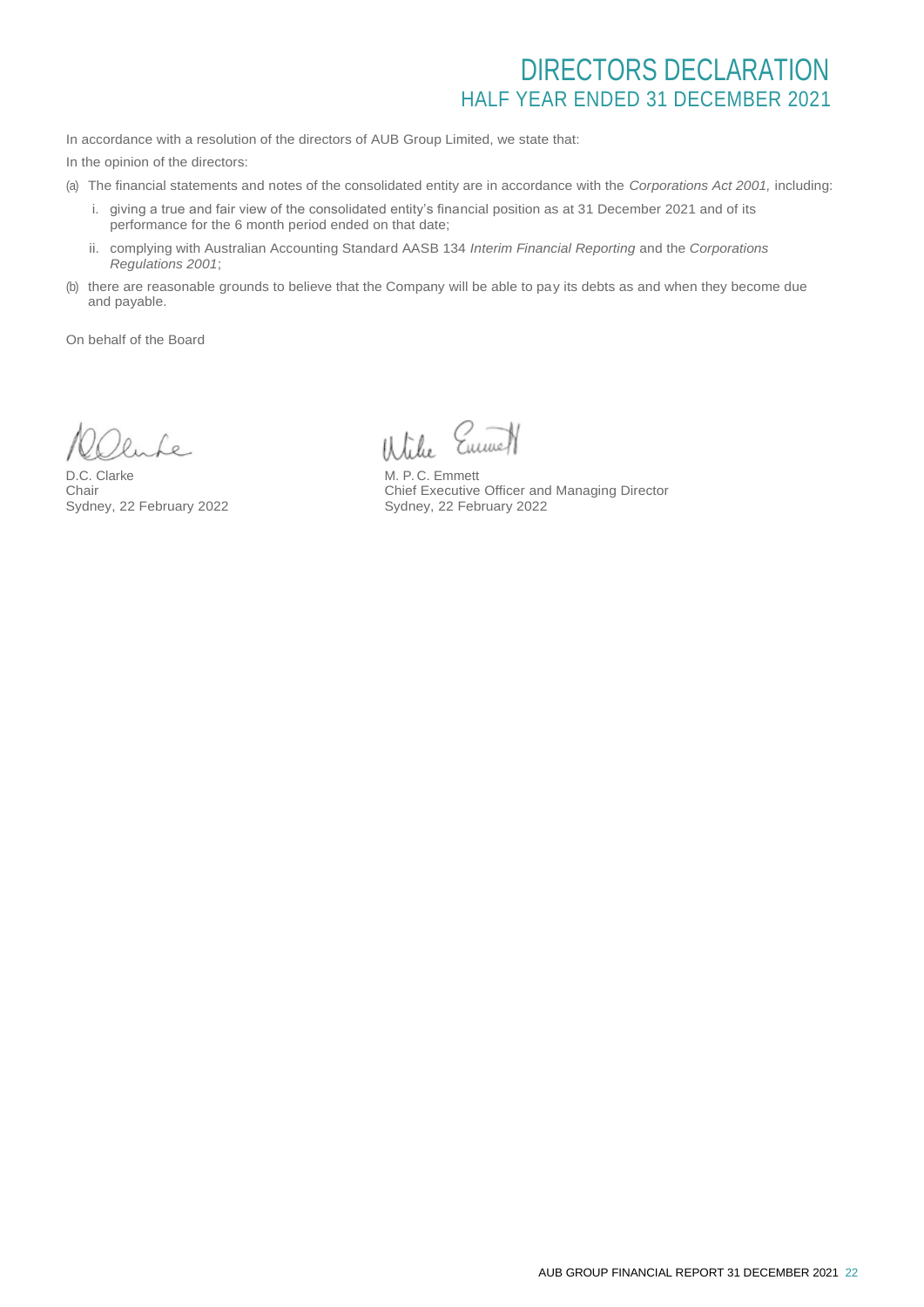## INDEPENDENT AUDITOR'S REPORT HALF YEAR ENDED 31 DECEMBER 2021



Ernst & Young 200 George Street Sydney NSW 2000 Australia GPO Box 2646 Sydney NSW 2001

Tel: +61 2 9248 5555 Fax: +61 2 9248 5959 ey.com/au

### Independent Auditor's Review Report to the Members of AUB Group Limited

### **Report on the Half-Year Financial Report**

#### **Conclusion**

We have reviewed the accompanying half year financial report of AUB Group Limited (the Company) and its subsidiaries (collectively the Group), which comprises the consolidated statement of financial position as at 31 December 2021, the consolidated statement of profit or loss and other comprehensive income, consolidated statement of changes in equity and consolidated statement of cash flows for the half year ended on that date, notes comprising a summary of significant accounti ng policies and other explanatory information, and the directors' declaration.

Based on our review, which is not an audit, we have not become aware of any matter that makes us believe that the half year financial report of the Group does not comply with the *Corporations Act 2001*, including:

- a) Giving a true and fair view of the consolidated financial position of the Group as at 31 December 2021 and of its consolidated financial performance for the half year ended on that date; and
- b) Complying with Accounting Standard AASB 134 *Interim Financial Reporting* and the *Corporations Regulations 2001*.

#### **Basis for conclusion**

We conducted our review in accordance with ASRE 2410 *Review of a Financial Report Performed by the Independent Auditor of the Entity* (ASRE 2410). Our responsibilities are further described in the *Auditor's responsibilities for the review of the half-year financial report* section of our report. We are independent of the Group in accordance with the auditor independence requirements of the *Corporations Act 2001* and the ethical requirements of the Accounting Professional and Ethical Standards Board's APES 110 *Code of Ethics for Professional Accountants* (*including Independence Standards)* (the Code) that are relevant to our audit of the annual financial report in Australia. We have also fulfilled our other ethical responsibilities in accordance with the Code.

#### **Directors' responsibilities for the half year financial report**

The directors of the Company are responsible for the preparation of the half year financial report that gives a true and fair view in accordance with Australian Accounting Standards and the *Corporations Act 2001* and for such internal control as the directors determine is necessary to enable the preparation of the half year financial report that gives a true and fair view and is free from material misstatement, whether due to fraud or error.

#### **Auditor's responsibilities for the review of the half-year financial report**

Our responsibility is to express a conclusion on the half year financial report based on our review. ASRE 2410 requires us to conclude whether we have become aware of any matter that makes us believe that the half year financial report is not in accordance with the *Corporations Act 2001* including giving a true and fair view of the Group's financial position as at 31 December 2021 and its performance for the half year ended on that date, and complying with Accounting Standard AASB 134 *Interim Financial Reporting* and the *Corporations Regulations 2001.*

A review of a half year financial report consists of making enquiries, primarily of persons responsible for financial and accounting matters, and applying analytical and other review procedures. A review is substantially less in scope than an audit conducted in accordance with Australian Auditing Standards and consequently does not enable us to obtain assurance that we would become aware of all significant matters that might be identified in an audit. Accordingly, we do not express an audit opinion.

Einst & Toung

Ernst & Young

Michael Wright **Stacey Hooper**<br>
Partner Partner<br>
Partner Partner Partner Partner Partner Partner Sydney Sydney 22 February 2022 22 February 2022